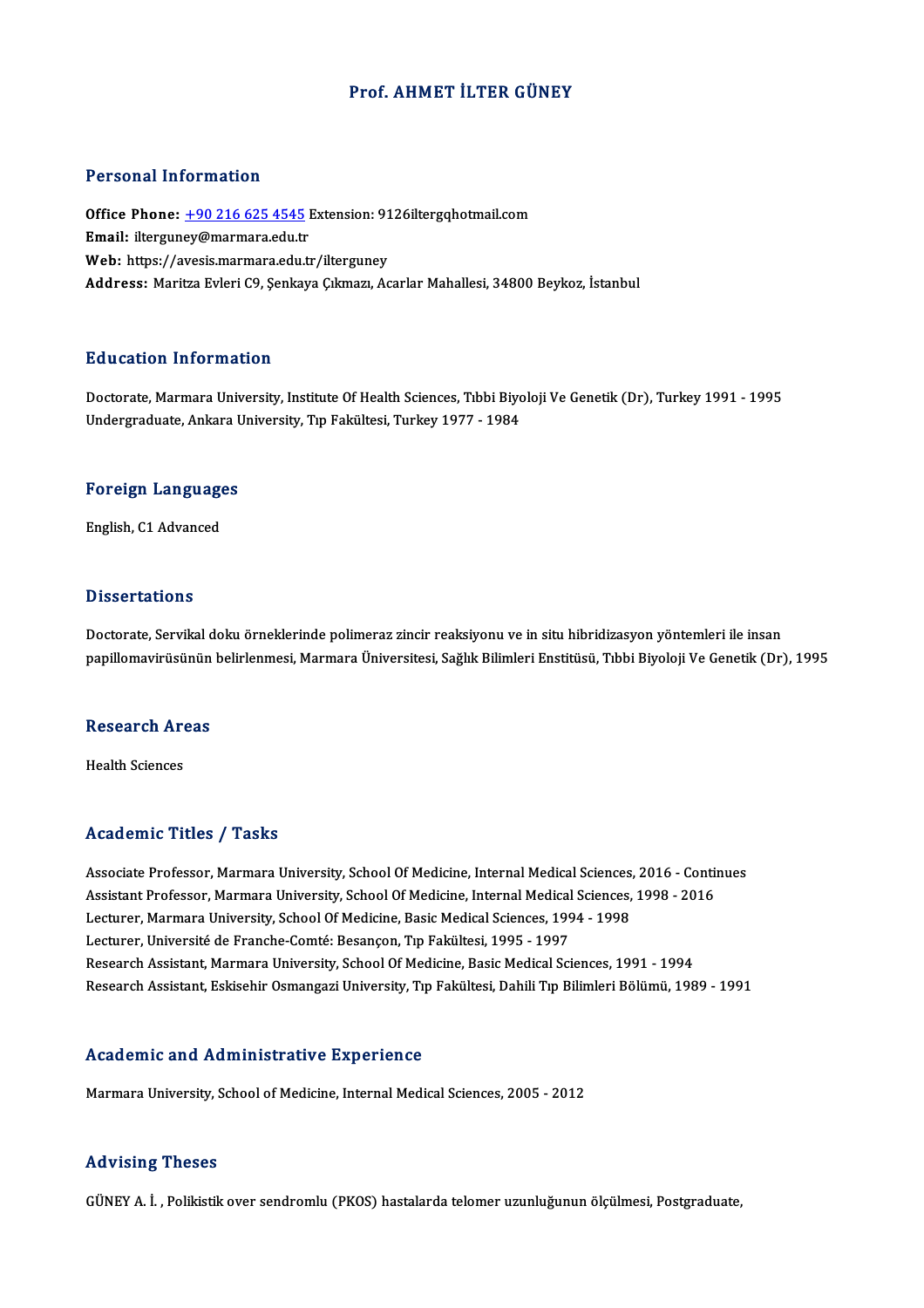### Articles Published in Journals That Entered SCI, SSCI and AHCI Indexes

- rticles Published in Journals That Entered SCI, SSCI and AHCI Indexes<br>I. Mutation Spectrum of Familial Adenomatous Polyposis Patients in Turkish Population: Identification<br>of <sup>2</sup> Novel APC Mutations Mutation Spectrum of Fan<br>of 3 Novel APC Mutations<br>Ates E.A., ALAVANDA C. Dep Mutation Spectrum of Familial Adenomatous Polyposis Patients in Turkish Populati<br>of 3 Novel APC Mutations<br>Ates E. A. , ALAVANDA C., Demir S., KEKLİKKIRAN Ç., Attaallah W., ÖZDOĞAN O. C. , GÜNEY A. İ.<br>TURKISH JOURNAL OF CAS of 3 Novel APC Mutations<br>Ates E. A. , ALAVANDA C., Demir S., KEKLİKKIRAN Ç., Attaallah W., ÖZDOĞAN O. C. , GÜNEY A. İ.<br>TURKISH JOURNAL OF GASTROENTEROLOGY, vol.33, no.2, pp.81-87, 2022 (Journal Indexed in SCI)<br>Whole exeme II. Whole-exome sequencing reveals new potential genes and variants in patients with premature ovarian insufficiency TURKISH JOURNAL OF GASTROENTEROLOGY, vol.33, no.2, pp.81-87, 2022 (Journal Indexed in SCI)
	- Whole-exome sequencing reveals new potential genes and variants in patients with premature<br>ovarian insufficiency<br>TÜRKYILMAZ A., ALAVANDA C., Ates E. A. , GEÇKİNLİ B. B. , Polat H., GÖKCÜ M., Karakaya T., ÇEBİ A. H. , SÖYLE **ovarian insufficiency<br>TÜRKYILMAZ A., ALAVA<br>M. A. , GÜNEY A. İ. , et al.**<br>JOUPMAL OE ASSISTED J TÜRKYILMAZ A., ALAVANDA C., Ates E. A. , GEÇKİNLİ B. B. , Polat H., GÖKCÜ M., Karakaya<br>M. A. , GÜNEY A. İ. , et al.<br>JOURNAL OF ASSISTED REPRODUCTION AND GENETICS, 2022 (Journal Indexed in SCI)<br>A Novel ATM Cene Mutation Aff

JOURNAL OF ASSISTED REPRODUCTION AND GENETICS, 2022 (Journal Indexed in SCI)

- M. A., GÜNEY A. İ., et al.<br>JOURNAL OF ASSISTED REPRODUCTION AND GENETICS, 2022 (Journal Indexed in SCI)<br>III. **A Novel ATM Gene Mutation Affecting Splicing in an Ataxia-Telangiectasia Patient**<br>Ates E. A., TÜRKYILMAZ A., A Novel ATM Gene Mutation Affecting Splicing in an Ata<br>Ates E. A. , TÜRKYILMAZ A., Eltan S. B. , BARIŞ S., GÜNEY A. İ.<br>MOLECULAR SYNDROMOLOGY, 2021 (Journal Indexed in SCI)<br>Constis and Clinisal Characterization of Bationts Ates E. A. , TÜRKYILMAZ A., Eltan S. B. , BARIŞ S., GÜNEY A. İ.<br>MOLECULAR SYNDROMOLOGY, 2021 (Journal Indexed in SCI)<br>IV. Genetic and Clinical Characterization of Patients with Maturity-Onset of Diabetes of the Young<br>(MODY
- MOLECULAR SYNDROMOLOGY, 2021 (Journal Inconduction of Pat<br>Genetic and Clinical Characterization of Pat<br>(MODY): Identification of Novel Variations<br>Ates E.A., USTAV Ö. Polst H. ARAYDIN T. ELBAS Genetic and Clinical Characterization of Patients with Maturity-Onset<br>(MODY): Identification of Novel Variations<br>Ates E. A. , ÜSTAY Ö., Polat H., APAYDIN T., ELBASAN O., Yildirim O., GÜNEY A. İ.<br>PALKAN MEDICAL JOURNAL .vol (MODY): Identification of Novel Variations<br>Ates E. A. , ÜSTAY Ö., Polat H., APAYDIN T., ELBASAN O., Yildirim O., GÜNEY A. İ.<br>BALKAN MEDICAL JOURNAL, vol.38, no.5, pp.272-277, 2021 (Journal Indexed in SCI)<br>Secondary finding Ates E. A., ÜSTAY Ö., Polat H., APAYDIN T., ELBASAN O., Yildirim O., GÜNEY A<br>BALKAN MEDICAL JOURNAL, vol.38, no.5, pp.272-277, 2021 (Journal Index<br>V. Secondary findings in 622 Turkish clinical exome sequencing data<br>Ates E.
- BALKAN MEDICAL JOURNAL, vol.38, no.5, pp.272-277, 2021 (Journal Indexed in SCI)<br>Secondary findings in 622 Turkish clinical exome sequencing data<br>Ates E. A. , TÜRKYILMAZ A., Yildirim O., ALAVANDA C., Polat H., Demir S., ÇEB **Secondary<br>Ates E. A. , Ti<br>ATA P., et al.<br>JOUPNAL OF** Ates E. A. , TÜRKYILMAZ A., Yildirim O., ALAVANDA C., Polat H., I<br>ATA P., et al.<br>JOURNAL OF HUMAN GENETICS, 2021 (Journal Indexed in SCI)<br>Eynanding of mutation spectrum in Mussular Dystrophis ATA P., et al.<br>JOURNAL OF HUMAN GENETICS, 2021 (Journal Indexed in SCI)<br>VI. Expanding of mutation spectrum in Muscular Dystrophies: A Turkish Cohort

- JOURNAL OF HUMAN GENETICS, 2021 (Journal Indexed in SCI)<br><mark>Expanding of mutation spectrum in Muscular Dystrophies: A Turkish Cohort</mark><br>ALAVANDA C., Polat H., Ilker A., Ates E. A. , SÖYLEMEZ M. A. , GEÇKİNLİ B. B. , GÜNEY A. İ Expanding of mutation spectrum in Muscular Dystrophies: A Turkish Cohort<br>ALAVANDA C., Polat H., Ilker A., Ates E. A. , SÖYLEMEZ M. A. , GEÇKİNLİ B. B. , GÜNEY A. İ. , ATA P., ARMAN A.<br>EUROPEAN JOURNAL OF HUMAN GENETICS, vo ALAVANDA C., Polat H., Ilker A., Ates E. A. , SÖYLEMEZ M. A. , GEÇKİNLİ B. B. , GÜNEY A. İ. , ATA P., ARMAN A.<br>EUROPEAN JOURNAL OF HUMAN GENETICS, vol.28, no.SUPPL 1, pp.435-436, 2020 (Journal Indexed in SCI)<br>VII. Characte
- EUROPEA<br>Characte<br>Patients Characterization of BRCA Genes' Variants in Turkish Hereditary Breast and Ovarian C.<br>Patients<br>Ates E. A. , ALAVANDA C., Polat H., TÜRKYILMAZ A., SÖYLEMEZ M. A. , GEÇKİNLİ B. B. , GÜNEY A. İ.<br>EUROPEAN JOURNAL OF HUMAN CENET Patients<br>Ates E. A. , ALAVANDA C., Polat H., TÜRKYILMAZ A., SÖYLEMEZ M. A. , GEÇKİNLİ B. B. , GÜNEY A. İ.

EUROPEAN JOURNAL OF HUMAN GENETICS, vol.28, no.SUPPL 1, pp.935, 2020 (Journal Indexed in SCI)

- VIII. Male infertility in Sertoli cell-only syndrome: An investigation of autosomal gene defects<br>KOC G., Ozdemir A. A., Girgin G., Akbal C., Kirac D., Avcilar T., Guney A. I. INTERNATIONAL JOURNAL OF UROLOGY, vol.26, no.2, pp.292-298, 2019 (Journal Indexed in SCI) KOÇ G., Ozdemir A. A. , Girgin G., Akbal C., Kirac D., Avcilar T., Guney A. I.<br>INTERNATIONAL JOURNAL OF UROLOGY, vol.26, no.2, pp.292-298, 2019 (Journal Indexed in SCI)<br>IX. Evaluation of mismatch repair (MMR) protein expre
- INTERNATIONAL JOURNAL OF UROLOGY, vol.26, no.2, pp.292-298, 2019 (Journal Indexed in SCI)<br>Evaluation of mismatch repair (MMR) protein expression with correlation of germline mutatio:<br>analysis for Lynch syndrome screening i Evaluat<br>analysis<br>results<br><sup>Sovon I</sup> analysis for Lynch syndrome screening in endometrial cancers in Turkish women; pre<br>results<br>Seven I. E. , Kombak F. E. , Bozkurtlar E., Yalcinkaya C., Ates E. A. , Guney A. I. , Gokaslan H., Eren F.<br>VIRCHOWS ARCHIV vol.473-

results<br>Seven I. E. , Kombak F. E. , Bozkurtlar E., Yalcinkaya C., Ates E<br>VIRCHOWS ARCHIV, vol.473, 2018 (Journal Indexed in SCI)<br>Investigation of the association between mitochondr Seven I. E. , Kombak F. E. , Bozkurtlar E., Yalcinkaya C., Ates E. A. , Guney A. I. , Gokaslan H., Eren F.<br>VIRCHOWS ARCHIV, vol.473, 2018 (Journal Indexed in SCI)<br>X. Investigation of the association between mitochondrial D

VIRCHOWS ARCHIV, vol.473, 2018<br>Investigation of the association<br>cell carcinoma of the bladder<br>Avgilar T. Kiros D. Erges D. KOC ( Investigation of the association between mitochondrial DNA and p53 gene mutation<br>Cell carcinoma of the bladder<br>Avcilar T., Kirac D., Ergec D., KOÇ G., ULUCAN K., Kaya Z., KASPAR E. Ç. , Turkeri L., GÜNEY A. İ.<br>ONCOLOCY LET

cell carcinoma of the bladder<br>Avcilar T., Kirac D., Ergec D., KOÇ G., ULUCAN K., Kaya Z., KASPAR E. Ç. , Turkeri L<br>ONCOLOGY LETTERS, vol.12, no.4, pp.2872-2879, 2016 (Journal Indexed in SCI)<br>Effects of genetic fectors to s Avcilar T., Kirac D., Ergec D., KOÇ G., ULUCAN K., Kaya Z., KASPAR E. Ç. , Turkeri L., GÜNEY A. İ.<br>ONCOLOGY LETTERS, vol.12, no.4, pp.2872-2879, 2016 (Journal Indexed in SCI)<br>XI. Effects of genetic factors to stent thrombo

ONCOLOGY LETTERS, vol.12, no.4, pp.2872-2879, 2016 (Journal Indexed in SCI)<br>Effects of genetic factors to stent thrombosis due to clopidogrel resist<br>placement Effects of genetic factors to stent thrombosis due to clopidogrel resistance after coronary stent<br>placement<br>Kirac D., Erdem A., Avcilar T., Yesilcimen K., GÜNEY A. İ. , Emre A., Yazici S., Terzi S., Kaspar E. C. , Cetin S.

Kirac D., Erdem A., Avcilar T., Yesilcimen K., GÜNEY A. İ., Emre A., Yazici S., Terzi S., Kaspar E. C., Cetin S. E., et al. Kirac D., Erdem A., Avcilar T., Yesilcimen K., GÜNEY A. İ. , Emre A., Yazici S., Terzi S., Kaspar E. C. , Cetin S. E. , e<br>CELLULAR AND MOLECULAR BIOLOGY, vol.62, no.1, pp.51-55, 2016 (Journal Indexed in SCI)<br>XII. Effects o

CELLULAR AND MOLECULAR BIOLOGY, vol.62, no.1, pp.51-55, 2016 (Journal Indexed in SCI)<br>Effects of PAX9 and MSX1 gene variants to hypodontia, tooth size and the type of c<br>missing teeth<br>Kirac D., Eraydin F., Avcilar T., Uluca Effects of PAX9 and MSX1 gene variants to hypodontia, tooth size and the type of (<br>missing teeth<br>Kirac D., Eraydin F., Avcilar T., Ulucan K., Ozdemir F., Guney A. I. , Kaspar E. C. , Keshi E., Isbir T.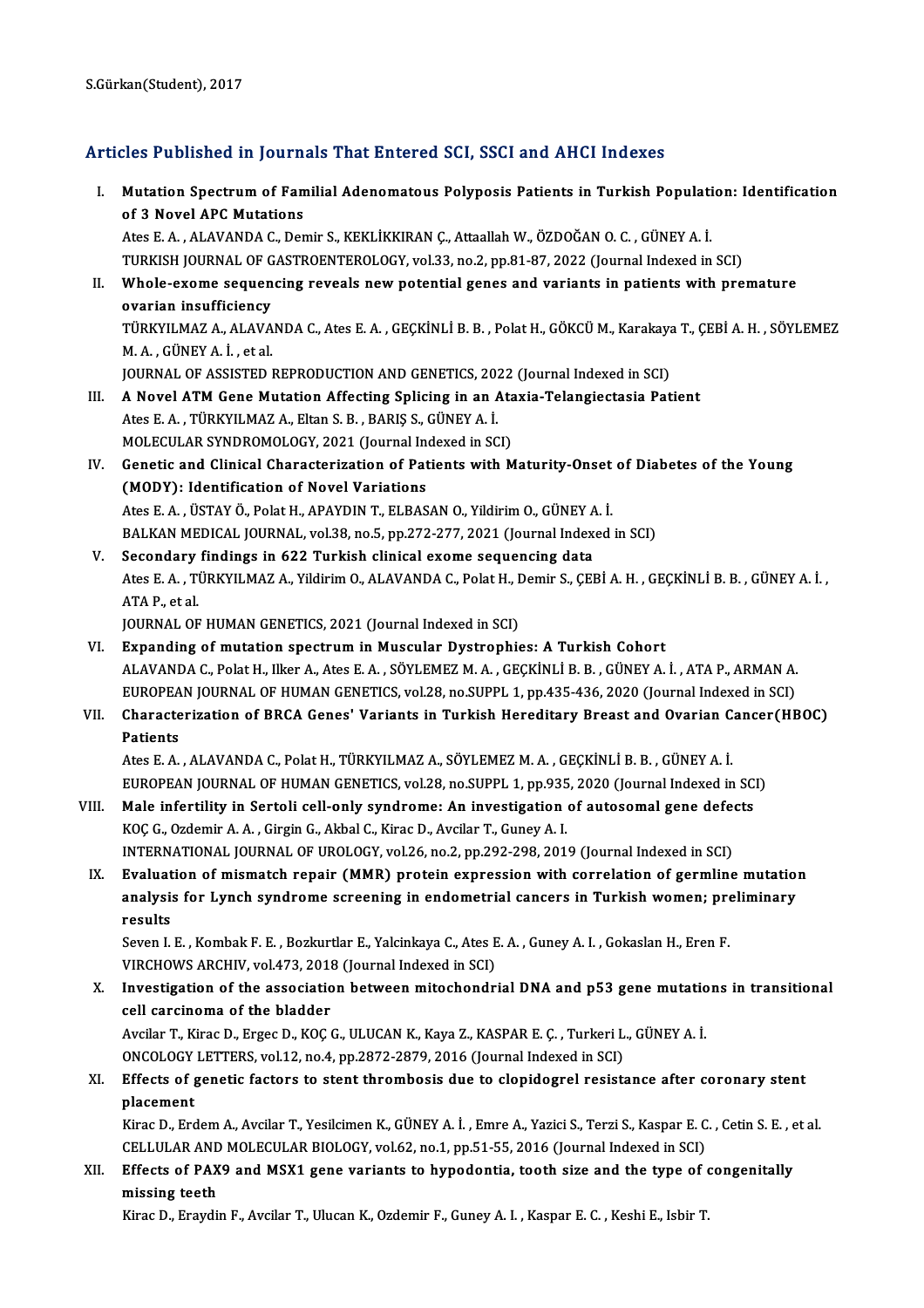CELLULAR AND MOLECULAR BIOLOGY, vol.62, no.13, pp.78-84, 2016 (Journal Indexed in SCI)<br>The effect of nelumernhis metabolis engumes on segum phenutain level

- CELLULAR AND MOLECULAR BIOLOGY, vol.62, no.13, pp.78-84, 2016 (Journal Inc<br>XIII. The effect of polymorphic metabolic enzymes on serum phenytoin level<br>Örkeypoka A. CÜLCERLİDRİZ QĞLUM, ERCEC D. ULUCAN K. Uzan M. Örkeypo CELLULAR AND MOLECULAR BIOLOGY, vol.62, no.13, pp.78-84, 2016 (Journal Indexed in SCI)<br>The effect of polymorphic metabolic enzymes on serum phenytoin level<br>Özkaymakçı A., GÜLÇEBİ İDRİZ OĞLU M., ERGEÇ D., ULUCAN K., Uzan M. The effect of polymorphic metabolic enzymes on<br>Özkaymakçı A., GÜLÇEBİ İDRİZ OĞLU M., ERGEÇ D., ULI<br>Neurological Sciences, 2015 (Journal Indexed in SSCI)<br>The effect of polymorphis metabolism enzymes Neurological Sciences, 2015 (Journal Indexed in SSCI)<br>XIV. The effect of polymorphic metabolism enzymes on serum phenytoin level
- Neurological Sciences, 2015 (Journal Indexed in SSCI)<br>The effect of polymorphic metabolism enzymes on serum phenytoin level<br>Ozkaynakci A., Gulcebi M. I. , Ergec D., Ulucan K., Uzan M., Ozkara C., Guney I., Onat F. Y.<br>NEUPO The effect of polymorphic metabolism enzymes on serum phenytoin level<br>Ozkaynakci A., Gulcebi M. I. , Ergec D., Ulucan K., Uzan M., Ozkara C., Guney I., Onat F.<br>NEUROLOGICAL SCIENCES, vol.36, no.3, pp.397-401, 2015 (Journal NEUROLOGICAL SCIENCES, vol.36, no.3, pp.397-401, 2015 (Journal Indexed in SCI)
- XV. The Frequency and the Effects of 21-Hydroxylase Gene Defects in Congenital Adrenal Hyperplasia The Frequency and the Effects of 21-Hydroxylase Gene Defects in Congenital Adrenal Hyperpla<br>Patients<br>Kirac D., GÜNEY A. İ. , Akcay T., GÜRAN T., ULUCAN K., Turan S., Ergec D., Koc G., EREN F., KASPAR E. Ç. , et al.<br>ANNALS

Patients<br>Kirac D., GÜNEY A. İ. , Akcay T., GÜRAN T., ULUCAN K., Turan S., Ergec D., Koc G., EREN F.,<br>ANNALS OF HUMAN GENETICS, vol.78, no.6, pp.399-409, 2014 (Journal Indexed in SCI)<br>MTHER CEZZT polymorphism is assosiated Kirac D., GÜNEY A. İ. , Akcay T., GÜRAN T., ULUCAN K., Turan S., Ergec D., Koc G., EREN F., KASPAR E. Ç. , et al.<br>ANNALS OF HUMAN GENETICS, vol.78, no.6, pp.399-409, 2014 (Journal Indexed in SCI)<br>XVI. MTHFR C677T polymorph

ANNALS OF HUMAN GENETICS, vol.78, no.6, pp.399-409, 2014 (Journal Indexed in SCI)<br>MTHFR C677T polymorphism is associated with non syndromic cleft lip with or without palate in a<br>Turkish population MTHFR C677T polymorphism is associated with non syndromic cleft lip with or without palate in a<br>Turkish population<br>ULUCAN K., AKÇAY A., KIRAÇ D., Taşkın N., ERGEÇ D., Akçay T., KONUK M., GÜNEY A. İ. , Karen H., CampoBarros

Turkish population<br>ULUCAN K., AKÇAY A., KIRAÇ D., Taşkın N., ERGEÇ<br>Sylwan, 2014 (Journal Indexed in SCI Expanded)<br>The frequency and the effects of 21 Hydnov ULUCAN K., AKÇAY A., KIRAÇ D., Taşkın N., ERGEÇ D., Akçay T., KONUK M., GÜNEY A. İ. , Karen H., CampoBarros<br>Sylwan, 2014 (Journal Indexed in SCI Expanded)<br>XVII. The frequency and the effects of 21 Hydroxylase gene defe

# Sylwan, 2014 (Journal Indexed in SCI Expanded)<br>The frequency and the effects of 21 Hydroxylase gene defects in congenital adrenal hyperplasial<br>patients The frequency and the effects of 21 Hydroxylase gene defects in congenital adrenal hyperplasial<br>patients<br>KIRAÇ D., GÜNEY A. İ. , Akçay T., Güran t., ULUCAN K., TURAN S., ERGEÇ D., KOÇ G., EREN F., KASPAR E. Ç. , et al.<br>Ann

patients<br>KIRAÇ D., GÜNEY A. İ. , Akçay T., Güran t., ULUCAN K., TURAN S., ERGI<br>Annals Of Human Genetics, 2014 (Journal Indexed in SCI Expanded)<br>Effect of alpha astinin 3 sone on trained and untrained Turk KIRAÇ D., GÜNEY A. İ. , Akçay T., Güran t., ULUCAN K., TURAN S., ERGEÇ D., KOÇ G., EREN F., KASPAR E. Ç. , et al.<br>Annals Of Human Genetics, 2014 (Journal Indexed in SCI Expanded)<br>XVIII. Effect of alpha-actinin-3 gene on tr

### Annals Of Human Genetics, 2014 (Journal Indexed in SCI Expanded)<br>Effect of alpha-actinin-3 gene on trained and untrained Turl<br>performance: a pilot study<br>Ulucan K., Bayyurt G. M., KONUK M., GÜNEY A. İ. Effect of alpha-actinin-3 gene on trained and untrained Turkish middle-school children's sprinting performance: a pilot study<br>Ulucan K., Bayyurt G. M. , KONUK M., GÜNEY A. İ.<br>BIOLOGICAL RHYTHM RESEARCH, vol.45, no.4, pp.509-514, 2014 (Journal Indexed in SCI)<br>Preliminary Eindings of g. Actinin 3 Cone Distribution in Elit

### XIX. Preliminary Findings of  $\alpha$  -Actinin-3 Gene Distribution in Elite Turkish Wind Surfers.<br>Ulucan K., Gole S., Altindas N., Guney A. İ. BIOLOGICAL RHYTHM RESEARCH, vol.45<br>Preliminary Findings of α -Actinin-3<br>Ulucan K., Gole S., Altindas N., Guney A. İ.<br>Balkan jaurnal of medisəl senatics : BIM( Preliminary Findings of α -Actinin-3 Gene Distribution in Elite Turkish Wind Surfers.<br>Ulucan K., Gole S., Altindas N., Guney A. İ.<br>Balkan journal of medical genetics : BJMG, vol.16, no.1, pp.69-72, 2013 (Journal Indexed i

XX. Effects of ACE polymorphisms and other risk factors on the severity of coronary artery disease<br>Guney A. I., Ergec D., Kirac D., Ozturhan H., Caner M., Koc G., Kaspar C., Ulucan K., Agirbasli M. Balkan journal of medical genetics : BJMG, vol.16, no.1, pp.69-72, 2013 (Journal Indexed in SC)<br>Effects of ACE polymorphisms and other risk factors on the severity of coronary and the severity of coronary and the several C Effects of ACE polymorphisms and other risk factors on the severity of coronary artery<br>Guney A. I. , Ergec D., Kirac D., Ozturhan H., Caner M., Koc G., Kaspar C., Ulucan K., Agirbasli M.<br>GENETICS AND MOLECULAR RESEARCH, vo

## XXI. Transforming growth factor-beta 3 intron 5 polymorphism as a screening marker for non-syndromic<br>cleft lip with or without cleft palate GENETICS AND MOLECULAR RESEARCH,<br>Transforming growth factor-beta 3<br>cleft lip with or without cleft palate cleft lip with or without cleft palate<br>Ulucan K., Bayraktar N., Parmaksiz E., Akcay A., GÜNEY A. İ.<br>MOLECULAR MEDICINE REPORTS, vol.6, no.6, pp.1465-1467, 2012 (Journal Indexed in SCI)<br>Petestion of Mitoshandrial DNA Mutati

Ulucan K., Bayraktar N., Parmaksiz E., Akcay A., GÜNEY A. İ.

- Ulucan K., Bayraktar N., Parmaksiz E., Akcay A., GÜNEY A. İ.<br>MOLECULAR MEDICINE REPORTS, vol.6, no.6, pp.1465-1467, 2012 (Journal Indexed in SCI)<br>XXII. Detection of Mitochondrial DNA Mutations in Nonmuscle Invasive Bladder Detection of Mitochondrial DNA Mutations in Nonmuscle Invasive Bladder Cancer<br>GÜNEY A. İ. , Ergec D. S. , Tavukcu H. H. , Koc G., Kirac D., ULUCAN K., Javadova D., Turkeri L. Detection of Mitochondrial DNA Mutations in Nonmuscle Invasive Bladder Cancer<br>GÜNEY A. İ. , Ergec D. S. , Tavukcu H. H. , Koc G., Kirac D., ULUCAN K., Javadova D., Turkeri L.<br>GENETIC TESTING AND MOLECULAR BIOMARKERS, vol.1 GÜNEY A. İ. , Ergec D. S. , Tavukcu H. H. , Koc G., Kirac D., ULUCAN K., Javadova D., Turkeri L.<br>GENETIC TESTING AND MOLECULAR BIOMARKERS, vol.16, no.7, pp.672-678, 2012 (Journal Indexed in SCI)<br>XXIII. Detection of Y chrom
- GENETIC<br>Detectio<br>patients<br>Cunev A Detection of Y chromosome microdeletions and mitochondrial DNA muta<br>patients<br>Guney A. I. , Javadova D., Kirac D., Ulucan K., Koc G., Ergec D., Tavukcu H., Tarcan T.<br>CENETICS AND MOLECULAP PESEARCH Vol.1.1, no.2, nn.1029,10 patients<br>Guney A. I. , Javadova D., Kirac D., Ulucan K., Koc G., Ergec D., Tavukcu H., Tarcan T.<br>GENETICS AND MOLECULAR RESEARCH, vol.11, no.2, pp.1039-1048, 2012 (Journal Indexed in SCI)

Guney A. I. , Javadova D., Kirac D., Ulucan K., Koc G., Ergec D., Tavukcu H., Tarcan T.<br>GENETICS AND MOLECULAR RESEARCH, vol.11, no.2, pp.1039-1048, 2012 (Journal Indexed in SCI)<br>XXIV. Multifactor dimensionality reduction GENETICS AND MOLECULAR RESEARCH, vol.11, no.2, pp.1039-1048, 2012 (Jo<br>Multifactor dimensionality reduction analysis of MTHFR, PAI-1, ACE,<br>polymorphisms in patients with early onset coronary artery disease<br>Agisbacli M. Cuno Multifactor dimensionality reduction analysis of MTHFR, PAI-1, ACE, PON1, and eNOS gene<br>polymorphisms in patients with early onset coronary artery disease<br>Agirbasli M., Guney A. I. , Ozturhan H. S. , Agirbasli D., Ulucan K polymorphisms in patients with early onset coronary artery disease<br>Agirbasli M., Guney A. I. , Ozturhan H. S. , Agirbasli D., Ulucan K., Sevinc D., Kirac D., Ryckman K. K. , Williams S. M<br>EUROPEAN JOURNAL OF CARDIOVASCULAR Agirbasli M., Guney A. I. ,<br>EUROPEAN JOURNAL OF<br>(Journal Indexed in SCI)<br>reduction analysis of EUROPEAN JOURNAL OF CARDIOVASCULAR PREVENTION & REHABILITATION, vol.18, no.6, pp.803-809, 2011<br>(Journal Indexed in SCI)<br>XXV. reduction analysis of MTHFR PAI1 ACE PON1 and eNOS gene polymorphisms in patients with early<br>ones

# (Journal Indexed in SCI)<br>reduction analysis of MTHFR P<br>onset coronary artery disease<br>Agishaeli M. CÜNEYA L. Ögturban reduction analysis of MTHFR PAI1 ACE PON1 and eNOS gene polymorphisms in patients<br>onset coronary artery disease<br>Agirbasli M., GÜNEY A. İ. , Özturhan M., ULUCAN K., Agirbasli D., ERGEÇ D., Ryckman R., WİLLİAMS S.<br>Euronean I

onset coronary artery disease<br>Agirbasli M., GÜNEY A. İ. , Özturhan M., ULUCAN K., Agirbasli D., ERGEÇ D., Ryckman R., WİLLİAMS S.<br>European Jpurnal of preventive cardiology, vol.18, pp.803-809, 2011 (Journal Indexed in SCI European Jpurnal of preventive cardiology, vol.18, pp.803-809, 2011 (Journal Indexed in SCI Expanded)<br>XXVI. Genetic diagnosis in infertile men with numerical and constitutional sperm abnormalities

Cinar C., Yazici C., Ergunsu S., Beyazyurek C., Javadova D., Saglam Y., TARCAN T., GÜNEY A. İ.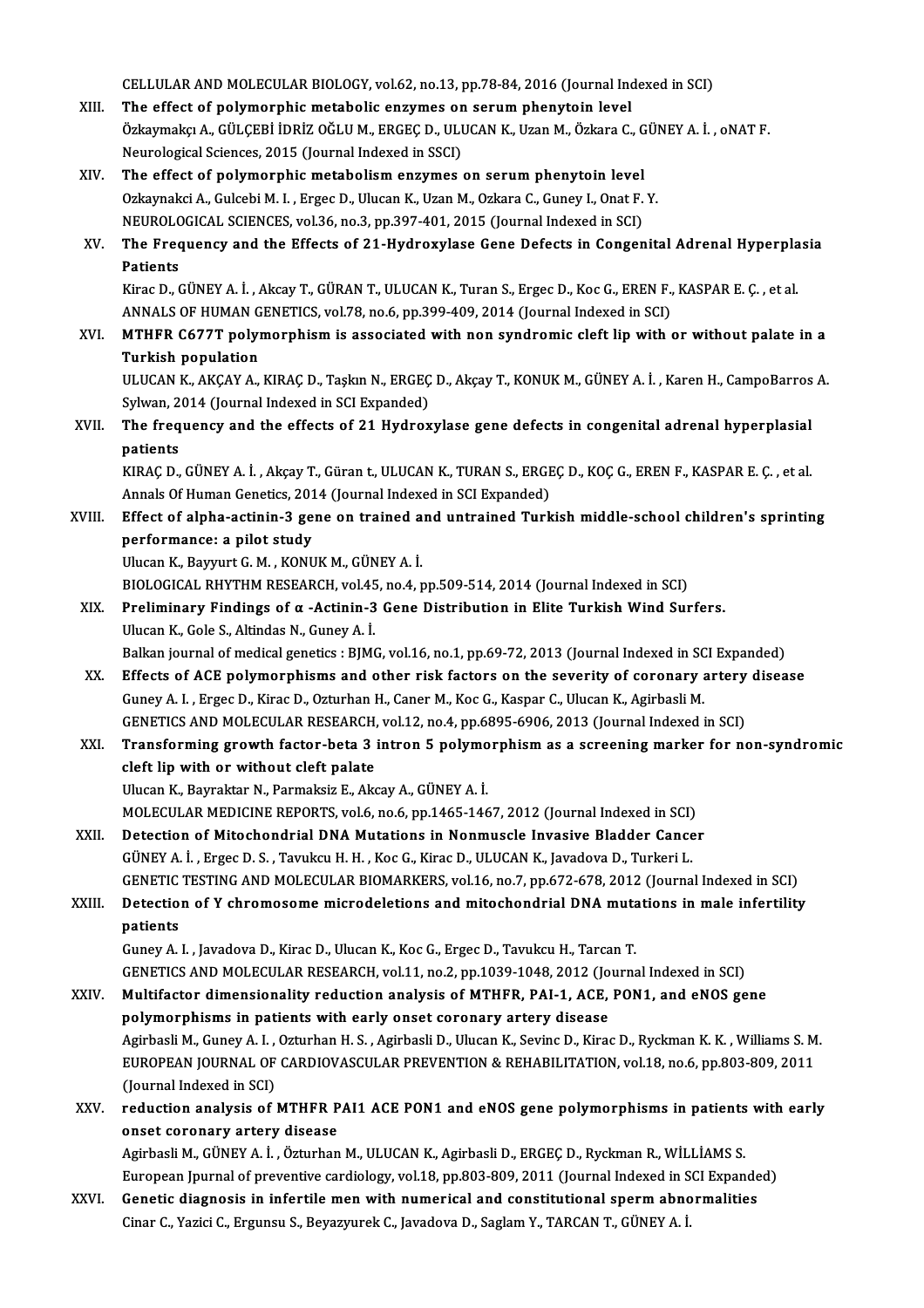GENETIC TESTING, vol.12, no.2, pp.195-202, 2008 (Journal Indexed in SCI)<br>New candidate chromosomal regions for shardoms development

- GENETIC TESTING, vol.12, no.2, pp.195-202, 2008 (Journal Indexed in SCI)<br>XXVII. New candidate chromosomal regions for chordoma development GENETIC TESTING, vol.12, no.2, pp.195-202, 200;<br>New candidate chromosomal regions for cheaptain in the Bayrakli F., Guney I., Kilic T., Ozek M., Pamir M. N. New candidate chromosomal regions for chordoma development<br>Bayrakli F., Guney I., Kilic T., Ozek M., Pamir M. N.<br>SURGICAL NEUROLOGY, vol.68, no.4, pp.425-430, 2007 (Journal Indexed in SCI)<br>New candidate chromosomal regions Bayrakli F., Guney I., Kilic T., Ozek M., Pamir M. N.<br>SURGICAL NEUROLOGY, vol.68, no.4, pp.425-430, 2007 (Journal Indexed in SCI)<br>XXVIII. New candidate chromosomal regions for chordoma development - Commentary
- SURGICAL<br>New canon<br>Liau L. M.<br>SURCICAL New candidate chromosomal regions for chordoma development -<br>Liau L. M.<br>SURGICAL NEUROLOGY, vol.68, no.4, pp.430, 2007 (Journal Indexed in SCI)<br>Autosomal resessive idiopathis epilepsy in an inheed family from T
	- SURGICAL NEUROLOGY, vol.68, no.4, pp.430, 2007 (Journal Indexed in SCI)
- Liau L. M.<br>SURGICAL NEUROLOGY, vol.68, no.4, pp.430, 2007 (Journal Indexed in SCI)<br>XXIX. Autosomal recessive idiopathic epilepsy in an inbred family from Turkey: identification of a putative<br>locus on chromosome 9q32-33. Autosomal recessive idiopathic epilepsy in an inbred family from Turkey: identified<br>Iocus on chromosome 9q32-33.<br>Baykan B., Madia F., Bebek N., Gianotti S., Guney A. İ. , Cine N., Bianchi A., Gokyigit A., Zara F.<br>Epilopsia locus on chromosome 9q32-33.<br>Baykan B., Madia F., Bebek N., Gianotti S., Guney A. İ. , Cine N., Bianchi A., Go<br>Epilepsia, vol.45, no.5, pp.479-87, 2004 (Journal Indexed in SCI Expanded)<br>Lask of SCN1A mutations in familial

Baykan B., Madia F., Bebek N., Gianotti S., Guney A. İ., Cine N<br>Epilepsia, vol.45, no.5, pp.479-87, 2004 (Journal Indexed in<br>XXX. Lack of SCN1A mutations in familial febrile seizures.<br>Makazama M. Madia E. Cannara E. Vassa Epilepsia, vol.45, no.5, pp.479-87, 2004 (Journal Indexed in SCI Expanded)<br>Lack of SCN1A mutations in familial febrile seizures.<br>Malacarne M., Madia F., Gennaro E., Vacca D., Guney I., Buono S., Dalla Bernardina B., Gagger Lack<br>Mala<br>et al. Malacarne M., Madia F., Gennaro E., Vacca D., Guney I., Buono S., Dalla Berna<br>et al.<br>Epilepsia, vol.43, no.5, pp.559-62, 2002 (Journal Indexed in SCI Expanded)<br>Detection and tuning of buman popillomayinus in capyical anosi et al.<br>Epilepsia, vol.43, no.5, pp.559-62, 2002 (Journal Indexed in SCI Expanded)<br>XXXI. Detection and typing of human papillomavirus in cervical specimens of Turkish women.<br>Cinev A. Lhae II, Killij S. Pokin S. Cinekeğlu B.

Epilepsia, vol.43, no.5, pp.559-62, 2002 (Journal Indexed in SCI Expanded)<br>Detection and typing of human papillomavirus in cervical specimens of Turkish wor<br>Güney A. İ., Ince U., Küllü S., Pekin S., Cirakoğlu B.<br>European j Detection and typing of human papillomavirus in cervical specimens of Turkish won<br>Güney A. İ. , Ince U., Küllü S., Pekin S., Cirakoğlu B.<br>European journal of gynaecological oncology, vol.18, pp.546-50, 1997 (Journal Indexe

### Articles Published in Other Journals

I. Expression of NF-κB Regulators (BCL-3, NFKB1, NFKB2) in Metastatic Breast Cancer Patients<br>- Expression of NF-κB Regulators (BCL-3, NFKB1, NFKB2) in Metastatic Breast Cancer Patients<br>- EFIZILLAHLLA, AKIN TELLI T. DEKER FEJZULLAHUA., AKIN TELLİ T, PEKER EYÜBOĞLU İ., YUMUK P. F. , GÜNEYA. İ.<br>FEJZULLAHU A., AKIN TELLİ T., PEKER EYÜBOĞLU İ., YUMUK P. F. , GÜNEYA. İ.<br>Cancer Science Semn: Bessarsh vel.4, ne.2, nn.1, 9, 2021 (Befereed Jaurnals Expression of NF-kB Regulators (BCL-3, NFKB1, NFKB2) in Metastatic Breast Cancer P:<br>FEJZULLAHU A., AKIN TELLİ T., PEKER EYÜBOĞLU İ., YUMUK P. F. , GÜNEY A. İ.<br>Cancer Science &amp; Research, vol.4, no.2, pp.1-9, 2021 (Refer FEJZULLAHU A., AKIN TELLİ T., PEKER EYÜBOĞLU İ., YUMUK P. F., GÜNEY A. İ.<br>Cancer Science &amp; Research, vol.4, no.2, pp.1-9, 2021 (Refereed Journals of Other Instit<br>II. New Methods in Cancer Management: Liquid Biopsy Tech

### Cancer Science & Re<br>New Methods in Cance<br>Fejzullahu A., Güney A. İ.<br>Türkiye Klinikleri İ.e Hest New Methods in Cancer Management: Liquid Biopsy Technique and Biomarkers<br>Fejzullahu A., Güney A. İ.<br>Türkiye Klinikleri İç Hastalıkları Dergisi, vol.5, no.2, pp.74-87, 2020 (Other Refereed National Journals)<br>Analysis of stD Fejzullahu A., Güney A. İ.<br>Türkiye Klinikleri İç Hastalıkları Dergisi, vol.5, no.2, pp.74-87, 2020 (Other Refereed National Journals)<br>III. Analysis of ctDNA Biomarker in Breast Cancer

- FejzulahuA.,GüneyA. İ. Analysis of ctDNA Biomarker in Breast Cancer<br>Fejzullahu A., Güney A. İ.<br>International Journal of Cancer and Oncology, vol.7, no.1, pp.10-18, 2020 (Refereed Journals of Other Institutions)
- IV. Obeziteyle ilişkili Beslenme Alışkanlıklarının Araştırılmasında Yeni YöntemÜç Faktörlü Beslenme Interna<br>Obezite<br>Anketi<br>EIRAC I

KIRAÇD.,KASPARE.Ç. ,AVCILART.,ÇAKIRÖ.K. ,ULUCANK.,KURTELH.,DEYNELİO.,GÜNEYA. İ. Anketi<br>KIRAÇ D., KASPAR E. Ç. , AVCILAR T., ÇAKIR Ö. K. , ULUCAN K., KURTEL H., DEYNELİ O., GÜNEY A. İ.<br>Marmara Üniversitesi Sağlık Bilimleri Enstitüsü Dergisi, vol.5, no.3, pp.162-169, 2015 (Other Refereed National KIRAÇ D.,<br>Marmara<br>Journals)<br>Obezitev Marmara Üniversitesi Sağlık Bilimleri Enstitüsü Dergisi, vol.5, no.3, pp.162-169, 2015 (Other Refereed National<br>Journals)<br>V. Obeziteyle İlişkili Beslenme Alışkanlıklarının Araştırılmasında Yeni Bir Yöntem"Üç Faktörlü B

Journals)<br>V. Obeziteyle İlişkili Beslenme Alışkanlıklarının Araştırılmasında Yeni Bir Yöntem"Üç Faktörlü Beslenme<br>Anketi" Obeziteyle İlişkili Beslenme Alışkanlıklarının Araştırılmasında Yeni Bir Yöntem"Üç Fakt<br>Anketi"<br>Kıraç D., Kaspar E. Ç. , Avcılar t., KASIMAY ÇAKIR Ö., ULUCAN K., KURTEL H., Deyneli O., GÜNEY A. İ.<br>Clin Evn Hoalth Sci vel E

Anketi"<br>Kıraç D., Kaspar E. Ç. , Avcılar t., KASIMAY ÇAKIR Ö., ULUCAN K., KURTEL H., Dey<br>Clin Exp Health Sci, vol.5, pp.162-169, 2015 (Other Refereed National Journals)<br>A new method in investigation of obesity related esti Kıraç D., Kaspar E. Ç. , Avcılar t., KASIMAY ÇAKIR Ö., ULUCAN K., KURTEL H., Deyneli O., GÜNEY A. İ.<br>Clin Exp Health Sci, vol.5, pp.162-169, 2015 (Other Refereed National Journals)<br>VI. A new method in investigation of obes

# Clin Exp Health S<br>**A** new method<br>questionnaire'<br><sup>Vince D</sup>, <sup>VASDAE</sup> A new method in investigation of obesity-related eating behaviors 'three-facto<br>questionnaire'<br>Kirac D., KASPAR E. Ç. , Avcilar T., Cakir Ö., ULUCAN K., KURTEL H., Deyneli O., GÜNEY A. İ.<br>CLINICAL AND EXPERIMENTAL HEALTH SC

questionnaire'<br>Kirac D., KASPAR E. Ç. , Avcilar T., Cakir Ö., ULUCAN K., KURTEL H., Deyneli O., GÜNEY A. İ.<br>CLINICAL AND EXPERIMENTAL HEALTH SCIENCES, vol.5, no.3, pp.162-169, 2015 (Journal Indexed in ESCI)<br>Tubereg ekleneg Kirac D., KASPAR E. Ç. , Avcilar T., Cakir Ö., ULUCAN K., KURTEL H., Deyneli O., GÜNEY A. İ.<br>CLINICAL AND EXPERIMENTAL HEALTH SCIENCES, vol.5, no.3, pp.162-169, 2015 (Journa<br>VII. **Tuberoz skleroz hastalığının moleküler** 

- CLINICAL AND EXPERIMENTAL HEALTH SCIENCES, vol.5, n<br><mark>Tuberoz skleroz hastalığının moleküler genetiği</mark><br>BAYRAKLI F., ÇANKAYA T., bayraklı ş., BAYRİ Y., GÜNEY A. İ.<br>Türk Nörosirürü Dersisi, vol.19, np.50,54,2009 (Other Befe Türk Nörosirürji Dergisi, vol.19, pp.50-54, 2009 (Other Refereed National Journals)
- VIII. von Hippel Lindau hastalığının moleküler genetiği BAYRAKLIF.,ÇANKAYAT.,BAYRİY.,GÜNEYA. İ. Türk Nöroşirürji Dergisi, vol.19, pp.36-40, 2009 (Other Refereed National Journals)
	- IX. Genetic alterations of androgen receptor gene and p53 by fluorescence in situ hybridization and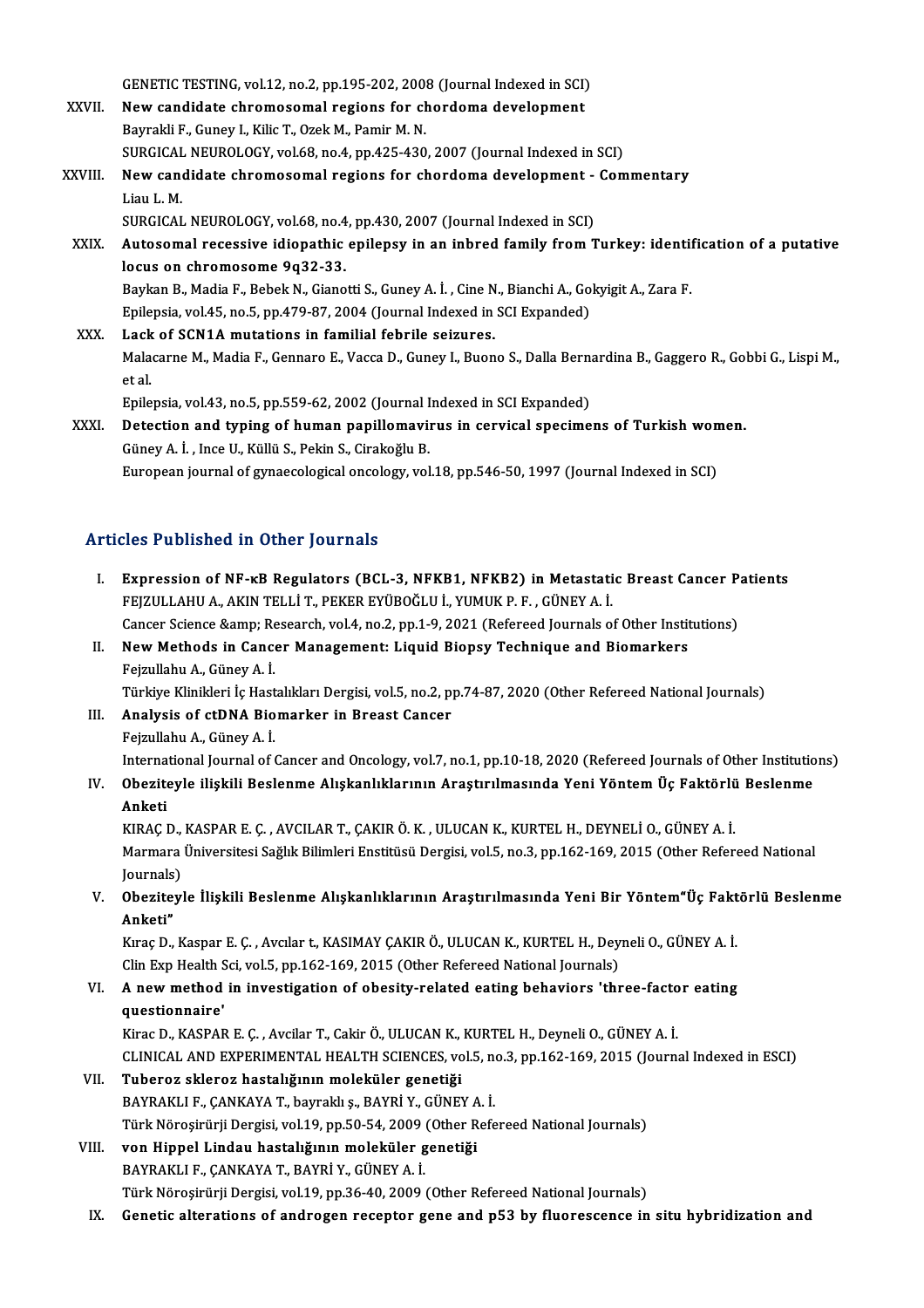## immunodetection of bcl-2 in prostatic intraepithelial neoplasia and carcinoma immunodetection of bcl-2 in prostati<br>KAYA H., GÜNEY A. İ. , ÇELİKEL Ç., küllü s.<br>Maymara Medical Jaurnal val 14 no 1 nn immunodetection of bcl-2 in prostatic intraepithelial neoplasia and carcinoma<br>KAYA H., GÜNEY A. İ. , ÇELİKEL Ç., küllü s.<br>Marmara Medical Journal, vol.14, no.1, pp.207-212, 2001 (Other Refereed National Journals)

# marmara medical journal, vol.14, no.1, pp.207-212, 2001 (other kelereed<br>Refereed Congress / Symposium Publications in Proceedings

- efereed Congress / Symposium Publications in Proceedings<br>I. CDH2 and TP53 gene expression in metastatic breast cancer patients<br>Foimulaby A. Alm Telli T. Beker Eviboğlu İ. Yumuk B. E. Cüney A. İ. I. CDH2 and TP53 gene expression in metastatic breast cancer patients International Eurasian Conference on BioTechnology and BioChemistry (BioTechBioChem 2020), Ankara, Turkey,<br>16 - 18 December 2020, pp.20 Fejzullahu A., Akın Telli T., Peker Eyüboğlu İ., Yumuk P. F., Güney A. İ. International Eurasian Conference on BioTechnology and BioChemistry (BioTe<br>16 - 18 December 2020, pp.20<br>II. CDH2 and TP53 gene expression in metastatic breast cancer patients<br>EEIZIII LAHLA AVIN TELLI T BEVER EVÜROČLIJ VIMI
- 16 18 December 2020, pp.20<br>CDH2 and TP53 gene expression in metastatic breast cancer patients<br>FEJZULLAHU A., AKIN TELLİ T., PEKER EYÜBOĞLU İ., YUMUK P. F. , GÜNEY A. İ.<br>International Eurosian Conference en BioTechnology International Eurasian Conference on BioTechnology and BioChemistry (BioTechBioChem 2020), Ankara, Turkey,<br>16 - 18 December 2020 FEJZULLAHU A., AKIN TELLİ T., PEKER EYÜBOĞLU İ., YUMUK P. F., GÜNEY A. İ.
- III. Bcl-3 gene expression in metastatic breast cancer patients Fejzullahu A., Akın Telli T., Peker Eyüboğlu İ., Yumuk P. F., Güney A. İ. Bcl-3 gene expression in metastatic breast cancer patients<br>Fejzullahu A., Akın Telli T., Peker Eyüboğlu İ., Yumuk P. F. , Güney A. İ.<br>39th World Cancer Conference, Rome, Italy, 25 - 26 November 2020, pp.7<br>Metastatik meme k Fejzullahu A., Akın Telli T., Peker Eyüboğlu İ., Yumuk P. F. , Güney A. İ.<br>39th World Cancer Conference, Rome, Italy, 25 - 26 November 2020, p.<br>IV. Metastatik meme kanseri hastalarında Bcl-3 gen ekspresyonu<br>Fejmillebu A. A
- 39th World Cancer Conference, Rome, Italy, 25 26 November 2020,<br>Metastatik meme kanseri hastalarında Bcl-3 gen ekspresyonu<br>Fejzullahu A., Akın Telli T., Peker Eyüboğlu İ., Yumuk P. F. , Güney A. İ.<br>14 Hlusal Tıbbi Canati Metastatik meme kanseri hastalarında Bcl-3 gen ekspresyonu<br>Fejzullahu A., Akın Telli T., Peker Eyüboğlu İ., Yumuk P. F. , Güney A. İ.<br>14. Ulusal Tıbbi Genetik Kongresi, Antalya, Turkey, 20 - 22 November 2020, pp.63
- V. Bcl-3 gene expression in metastatic breast cancer patients 14. Ulusal Tıbbi Genetik Kongresi, Antalya, Turkey, 20 - 22 November 2020, pp<br>Bcl-3 gene expression in metastatic breast cancer patients<br>FEJZULLAHU A., AKIN TELLİ T., PEKER EYÜBOĞLU İ., YUMUK P. F. , GÜNEY A. İ.<br>world canc Bcl-3 gene expression in metastatic breast cancer pa<br>FEJZULLAHU A., AKIN TELLİ T., PEKER EYÜBOĞLU İ., YUMU!<br>world cancer 2020, Belek, Turkey, 25 - 26 November 2020<br>Melecular Analysis of Eamilial Adapamataus Balynas
- VI. Molecular Analysis of Familial Adenomatous Polyposis Patients in Turkish Population: Two Novel world cancer 2020, Belek, Turkey, 25 - 26 November 2020<br>Molecular Analysis of Familial Adenomatous Polyposis Patients in Turkish Population: Ty<br>APC Mutations, Two Recurrent MUTYH Mutations and Phenotype-Genotype Relationsh Molecular Analysis of Familial Adenomato<br>APC Mutations, Two Recurrent MUTYH Mu<br>Gültepe P., Arslan Ateş E., Yıldırım Ö., Güney A. İ.<br>16 Tıbbi Biyoloji ve Conetik Kongresi Muğla Tu APC Mutations, Two Recurrent MUTYH Mutations and Phenotype-Genoty<br>Gültepe P., Arslan Ateş E., Yıldırım Ö., Güney A. İ.<br>16. Tıbbi Biyoloji ve Genetik Kongresi, Muğla, Turkey, 27 - 30 October 2019, pp.44<br>Nadin bir iskelet di Gültepe P., Arslan Ateş E., Yıldırım Ö., Güney A. İ.<br>16. Tıbbi Biyoloji ve Genetik Kongresi, Muğla, Turkey, 27 - 30 October 2019, pp.44<br>VII. Nadir bir iskelet displazisi: Piknodizostoz tanısı alan iki kız kardeş
- 16. Tıbbi Biyoloji ve Genetik Kongresi, Muğla, Turkey, 27 30 October 2019, pp.44<br>Nadir bir iskelet displazisi: Piknodizostoz tanısı alan iki kız kardeş<br>ALAVANDA C., GEÇKİNLİ B. B. , ARSLAN ATEŞ E., POLAT H., SÖYLEMEZ M. Nadir bir iskelet displazisi: Piknodizostoz tanısı alan iki kız<br>ALAVANDA C., GEÇKİNLİ B. B. , ARSLAN ATEŞ E., POLAT H., SÖYLEI<br>4. Ulusal Çocuk genetik kongresi, Turkey, 25 - 27 September 2019<br>Sebaaf Yang sandnamıı

### 4. Ulusal Çocuk genetik kongresi, Turkey, 25 - 27 September 2019<br>VIII. Schaaf Yang sendromu 4. Ulusal Çocuk genetik kongresi, Turkey, 25 - 27 September 2019<br>Schaaf Yang sendromu<br>Alavanda C., Arslan Ateş E., Polat H., Geçkinli B. B. , Söylemez M. A. , Güney A. İ. , Ata P., Arman A.<br>4. Ulusal Cosuk Constik kongresi Schaaf Yang sendromu<br>Alavanda C., Arslan Ateş E., Polat H., Geçkinli B. B. , Söylemez M. A. , Güney A.<br>4. Ulusal Çocuk Genetik kongresi, İstanbul, Turkey, 25 - 27 September 2019<br>A. novel intronis ATM gene mutation effectin Alavanda C., Arslan Ateş E., Polat H., Geçkinli B. B. , Söylemez M. A. , Güney A. İ. , Ata P., Arman A.<br>4. Ulusal Çocuk Genetik kongresi, İstanbul, Turkey, 25 - 27 September 2019<br>IX. A novel intronic ATM gene mutation affe

- 4. Ulusal Çocuk Genetik kongresi, İstanbul, Turkey, 25 27 September 2019<br>A novel intronic ATM gene mutation affecting splicing in a patient with Ataxia-T<br>Ates E. A. , Turkyilmaz A., SÖYLEMEZ M. A. , GEÇKİNLİ B. B. , ATA 51st Conference of the European-Society-of-Human-Genetics (ESHG) in conjunction with the European Meeting on<br>Psychosocial Aspects of Genetics (EMPAG), Milan, Italy, 16 - 19 June 2018, vol.27, pp.255-256 Ates E. A., Turkyilmaz A., SÖYLEMEZ M. A., GEÇKİNLİ B. B., ATA P., ARMAN A., GÜNEY A. İ. S1st Conference of the European-Society-of-Human-Genetics (ESHG) in conjunction with the European Meeting or<br>Psychosocial Aspects of Genetics (EMPAG), Milan, Italy, 16 - 19 June 2018, vol.27, pp.255-256<br>X. FGF3 gene mutati
- Psychosocial Aspects of Genetics (EMPAG), Milan, Italy, 16 19 June 2018, vol.27, pp.255-256<br>FGF3 gene mutations related to two syndromic Congenital deafness cases: Congenital d<br>inner ear agenesis (Michel aplasia), microt FGF3 gene mutations related to two syndromic Congenital deafness cases: Cong<br>inner ear agenesis (Michel aplasia), microtia, and microdontia and Otodental dy<br>Turkyilmaz A., GEÇKİNLİ B. B. , Ates E. A. , SÖYLEMEZ M. A. , GÜN inner ear agenesis (Michel aplasia), microtia, and microdontia and Otodental dysplasia<br>Turkyilmaz A., GEÇKİNLİ B. B., Ates E. A., SÖYLEMEZ M. A., GÜNEY A. İ., ATA P., ARMAN A.<br>51st Conference of the European-Society-of-Hum Turkyilmaz A., GEÇKİNLİ B. B., Ates E. A., SÖYLEMEZ M. A., GÜNEY A. İ., ATA P., ARMAN A.

### XI. Von Hippel Lindau Patients Psychosocial Aspects of Genetics (EMPAG), Milan, Italy, 16 - 19 June 2018, vol.27, pp.893<br>**Von Hippel Lindau Patients**<br>ALAVANDA C., TÜRKYILMAZ A., POLAT H., GEÇKİNLİ B. B. , GÜNEY A. İ. , ATA P., SÖYLEMEZ M. A. , ARMAN A.<br> Von Hippel Lindau Patients<br>ALAVANDA C., TÜRKYILMAZ A., POLAT H., GEÇKİNLİ B. B. , GÜNEY A.<br>13. BALKAN GENETİK KONGRESİ, Edirne, Turkey, 16 - 20 April 2019<br>A furthar 2020 of autosamal resessive brashyalmia haying a ı ALAVANDA C., TÜRKYILMAZ A., POLAT H., GEÇKİNLİ B. B., GÜNEY A. İ., ATA P., SÖYLEMEZ M. A., ARMAN<br>13. BALKAN GENETİK KONGRESİ, Edirne, Turkey, 16 - 20 April 2019<br>XII. A further case of autosomal recessive brachyolmia having

- 13. BALKAN GENETİK KONGRESİ, Edirne, Turkey, 16 20 April 2019<br>A further case of autosomal recessive brachyolmia having a novel mutation in PAPSS2 gene<br>Arslan Ateş E., Eltan M., Türkyılmaz A., Alavanda C., Söylemez M. A. 13ULUSAL TIBBİGENETİKKONGRESİ,Antalya,Turkey,7 -11November 2018
- XIII. Three genotypes causing three distinct phenotypes in a hereditary cancer family ARSLANATEŞE.,TÜRKYILMAZA.,ALAVANDAC.,YILDIRIMÖ.,SÖYLEMEZM.A. ,GEÇKİNLİB.B. ,GÜNEYA. İ.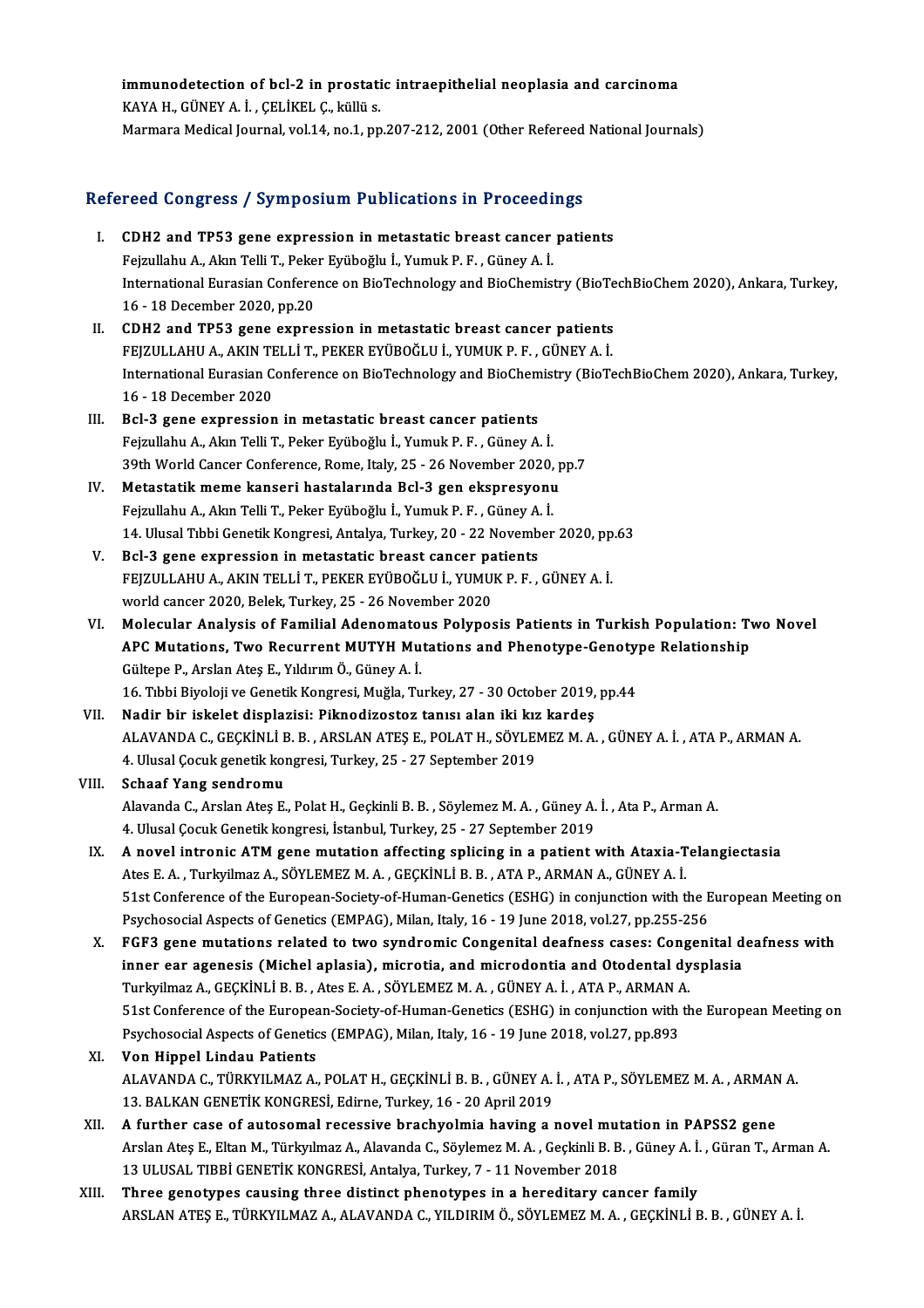13 ULUSAL TIBBİ GENETİK KONGRESİ, Turkey, 7 - 11 November 2018<br>Chromosomal array, CCH analysisin patients haying novradaya

XIV. Chromosomal array-CGH analysisin patients having neurodevelopmental delay and dysmorphic 13 ULUSA<br>Chromos<br>features<br>ALAVAND Chromosomal array-CGH analysisin patients having neurodevelopmental delay and dysmorphic<br>features<br>ALAVANDA C., ARSLAN ATEŞ E., TÜRKYILMAZ A., GEÇKİNLİ B. B. , ATA P., GÜNEY A. İ. , SÖYLEMEZ M. A. , ÖZYAVUZ<br>CARIIK B. ARMAN

**features<br>ALAVANDA C., ARSL/<br>ÇABUK P., ARMAN A.<br>12 ULUSAL TIPRI CE** ALAVANDA C., ARSLAN ATEŞ E., TÜRKYILMAZ A., GEÇKİNLİ B. B. , ATA<br>ÇABUK P., ARMAN A.<br>13 ULUSAL TIBBİ GENETİK KONGRESİ, Turkey, 7 - 11 November 2018<br>REVERSE GENETIK JI E TANI KOYULAN NADIR BIR SPASTIK RAJ CABUK P., ARMAN A.<br>13 ULUSAL TIBBİ GENETİK KONGRESİ, Turkey, 7 - 11 November 2018<br>XV. REVERSE GENETIK ILE TANI KOYULAN NADIR BIR SPASTIK PARAPLEJI AILESI

ALAVANDAC.,ates e.,TÜRKYILMAZA.,GÜNEYA. İ. ,GEÇKİNLİB.B. ,ATAP.,ARMANA. REVERSE GENETIK ILE TANI KOYULAN NADIR BIR SPASTIK PARAPLEJI AILESI<br>ALAVANDA C., ates e., TÜRKYILMAZ A., GÜNEY A. İ. , GEÇKİNLİ B. B. , ATA P., ARMAN A.<br>13.ULUSLARARASI KATILIMLI ULUSAL TIBBİ GENETİK ANABİLİM DALI, Turkey, ALAVANDA C., ates e., TÜRKYILMAZ A., GÜNEY A. İ. , GEÇKİNLİ B. B. , ATA P., ARMAN A.<br>13.ULUSLARARASI KATILIMLI ULUSAL TIBBİ GENETİK ANABİLİM DALI, Turkey, 7 - 11 November 2018<br>20. NOROMOTOR GELIŞME GERILIĞI VE DISMORFIK BU

# 13.ULUSL<br>**NOROMO**<br>ANALIZI NOROMOTOR GELIŞME GERILIĞI VE DISMORFIK BULGULARI OLAN HASTALARDA ARRAY<br>ANALIZI<br>ATA P., ALAVANDA C., ATEŞ E., GEÇKİNLİ B. B. , GÜNEY A. İ. , SÖYLEMEZ M. A. , ÇABUK P., ARMAN A.<br>Uluslararası Katılımlı 12. Ulusel Tıbbi Censt

```
ANALIZI<br>ATA P., ALAVANDA C., ATEŞ E., GEÇKİNLİ B. B. , GÜNEY A. İ. , SÖYLEMEZ M. A. , ÇABUK P., ARMAN A.<br>Uluslararası Katılımlı 13. Ulusal Tıbbi Genetik Kongresi, Antalya, Turkey, 7 - 11 November 2018
ATA P., ALAVANDA C., ATEŞ E., GEÇKİNLİ B. B. , GÜNEY A. İ. , SÖYLEMEZ M. A. , ÇAE<br>Uluslararası Katılımlı 13. Ulusal Tıbbi Genetik Kongresi, Antalya, Turkey, 7 - 11 Nov<br>XVII. Inversion Y Having Different Phenotypic Expressi
```
### Uluslararası Katılımlı 13. Ulusal Tıbbi Genetik Kongresi, Antalya, T<br>Inversion Y Having Different Phenotypic Expressions at T<br>Turkyilmaz A., ATA P., DELİL K., SOYSAL S., Ates E. A. , GÜNEY A. İ.<br>E<sup>0th Euronean Sosiaty of H</sup> Inversion Y Having Different Phenotypic Expressions at Three Brothers<br>Turkyilmaz A., ATA P., DELİL K., SOYSAL S., Ates E. A. , GÜNEY A. İ.<br>50th European-Society-of-Human-Genetics (ESHG) Conference, Copenhagen, Denmark, 27 Turkyilmaz A., ATA P., DELİL K., SOYSAL S., Ates E. A. , GÜNEY A. İ.<br>50th European-Society-of-Human-Genetics (ESHG) Conference, Copenhagen, Denmark, 27 - 30 May 2017<br>pp.829<br>A novel intronic ATM genemutation a×ecting splici 50th European-Society-of-Human-Genetics (ESHG) Conference, Copenhagen, Denmark, 27 - 30 May 2017,<br>pp.829<br>XVIII. A novel intronic ATM genemutation a×ecting splicing in a patient withAtaxia-TelangiectasiaM<br>ATES E. TÜRYVI MAZ

- pp.829<br>A novel intronic ATM genemutation a×ecting splicing in a patient withAtaxia-Tel<br>ATES E., TÜRKYILMAZ A., ATA P., GEÇKİNLİ B. B. , SÖYLEMEZ M. A. , GÜNEY A. İ. , ARMAN A.<br>ESHC2018 16, 19 June 2018 A novel intronic ATM gener<br>ATES E., TÜRKYILMAZ A., ATA<br>ESHG2018, 16 - 19 June 2018<br>PPS10 frameshift mutation ATES E., TÜRKYILMAZ A., ATA P., GEÇKİNLİ B. B., SÖYLEMEZ M. A., GÜNEY A. İ., AR<br>ESHG2018, 16 - 19 June 2018<br>XIX. BBS10 frameshift mutation in a Turkish girl with Bardet Biedl Syndrome.<br>SÖYLEMEZ M. A., CECKİNLİ B. B., DELİL
- ESHG2018, 16 19 June 2018<br>BBS10 frameshift mutation in a Turkish girl with Bardet Biedl Syndrome.<br>SÖYLEMEZ M. A., GEÇKİNLİ B. B., DELİL K., ARSLAN ATEŞ E., TÜRKYILMAZ A., AVŞAR M., GİRGİN G., ATA P.,<br>ARMAN A., GÜNEY A. İ XIX. BBS10 frameshift mutation in a Turkish girl with Bardet Biedl Syndrome. SÖYLEMEZ M. A. , GEÇKİNLİ B. B. , DELİL K., ARSLAN ATEŞ E., TÜRKYILMAZ A., AVŞAR M., GİRGİN G.,<br>ARMAN A., GÜNEY A. İ.<br>The European Society of Human Genetics, European Human Genetics Conference, 27 - 30 May 2017<br>A Novel HNE

ARMAN A., GÜNEY A. İ.<br>The European Society of Human Genetics, European Human Genetics<br>XX. A Novel HNF1B mutation in a family with two MODY patients<br>ADSLAN ATES E TÜDKVILMAZ A. GECKINLI P. P. SÖVLEMEZ M. A. I. The European Society of Human Genetics, European Human Genetics Conference, 27 - 30 May 201<br>A Novel HNF1B mutation in a family with two MODY patients<br>ARSLAN ATEŞ E., TÜRKYILMAZ A., GEÇKİNLİ B. B. , SÖYLEMEZ M. A. , DELİL K XX. A Novel HNF1B mutation in a family with two MODY patients<br>ARSLAN ATES E., TÜRKYILMAZ A., GEÇKİNLİ B. B., SÖYLEMEZ M. A., DELİL K., ATA P., GÜNEY A. İ. ARSLAN ATEŞ E., TÜRKYILMAZ A., GEÇKİNLİ B. B. , SÖYLEMEZ M. A. , DELİL K., ATA P., GÜNEY A. İ.<br>The European Society of Human Genetics, European Human Genetics Conference, 27 - 30 May 2017<br>XXI. Effects of PAX9 and MSX1 gene

# The European Society of Human Genetics, European Human Genetics Conference, 27 - 30 May 2017<br>Effects of PAX9 and MSX1 gene variants to hypodontia, tooth size and the type of conger<br>missing teeth (Poster) Effects of PAX9 and MSX1 gene variants to hypodontia, tooth size and the type of congenitally<br>missing teeth (Poster)<br>KIRAÇ D., ERAYDIN F., AVCILAR T., ULUCAN K., ÖZDEMİR F., GÜNEY A. İ. , ALTUNOK E. Ç. , KESHİ E., İSBİR T.

KIRAÇ D., ERAYDIN F., AVCILAR T., ULUCAN K., ÖZDEMİR F., GÜNEY A. İ. , ALTUNOK E. Ç. , KESHİ E., İSBİR T.<br>European Human Genetics Conference 2017, 27 - 30 May 2017 KIRAÇ D., ERAYDIN F., AVCILAR T., ULUCAN K., ÖZDEMİR F., GÜNEY A. İ., ALTUNOK E.<br>European Human Genetics Conference 2017, 27 - 30 May 2017<br>XXII. Evaluation of BRCA1/BRCA2 test results for Turkish breast cancer families.<br>AB

- European Human Genetics Conference 2017, 27 30 May 2017<br><mark>Evaluation of BRCA1/BRCA2 test results for Turkish breast cancer families.</mark><br>ARSLAN ATEŞ E., TÜRKYILMAZ A., GEÇKİNLİ B. B. , GİRGİN ÖZGÜMÜŞ G., SÖYLEMEZ M. A. , DEL Evaluation of BRCA1<br>ARSLAN ATEŞ E., TÜRK<br>ARMAN A., GÜNEY A. İ.<br>The Euronean Society ARSLAN ATEŞ E., TÜRKYILMAZ A., GEÇKİNLİ B. B. , GİRGİN ÖZGÜMÜŞ G., SÖYLEMEZ M. A. , DELİL K., .<br>ARMAN A., GÜNEY A. İ.<br>The European Society of Human Genetics, European Human Genetics Conference, 27 - 30 May 2017<br>PPS10 frama ARMAN A., GÜNEY A. İ.<br>The European Society of Human Genetics, European Human Genetics Conference, 27 - 30 May 2017<br>XXIII. BBS10 frameshift mutation in a turkish girl with bardet biedl syndrome
- SÖYLEMEZ M. A. , GEÇKİNLİ B. B. , DELİL K., TÜRKYILMAZ A., AVŞAR M., GİRGİN G., ATA P., ARMAN A., GÜNEY A. İ. BBS10 frameshift mutation in a turkish girl with bardet biedl syndrome<br>SÖYLEMEZ M. A. , GEÇKİNLİ B. B. , DELİL K., TÜRKYILMAZ A., AVŞAR M., GİRGİN G., ATA P., Al<br>The European Society of Human Genetics 2017, KOPENHAGEN, Den SÖYLEMEZ M. A., GEÇKİNLİ B. B., DELİL K., TÜRKYILMAZ A., AVŞAR I<br>The European Society of Human Genetics 2017, KOPENHAGEN, Denn<br>XXIV. A novel HNF1B mutation in a family with two MODY patients
- The European Society of Human Genetics 2017, KOPENHAGEN, Denmark, 25 30 May 2017<br>A novel HNF1B mutation in a family with two MODY patients<br>ARSLAN ATEŞ E., TÜRKYILMAZ A., GEÇKİNLİ B. B. , DELİL K., SÖYLEMEZ M. A. , ATA P. A novel HNF1B mutation in a family with two MODY patients<br>ARSLAN ATEŞ E., TÜRKYILMAZ A., GEÇKİNLİ B. B. , DELİL K., SÖYLEMEZ M. A. , ATA P., GÜNEY<br>The European Society of Human Genetics 2017., KOPENHAGEN, Denmark, 25 - 28 ARSLAN ATEŞ E., TÜRKYILMAZ A., GEÇKİNLİ B. B., DELİL K., SÖYLEMEZ M. A., A<br>The European Society of Human Genetics 2017., KOPENHAGEN, Denmark, 25 - 2<br>XXV. Evaluation of BRCA1/2 test results for Turkish breast cancer familie
- The European Society of Human Genetics 2017., KOPENHAGEN, Denmark, 25 28 May 2017<br><mark>Evaluation of BRCA1/2 test results for Turkish breast cancer families.</mark><br>ARSLAN ATEŞ E., TÜRKYILMAZ A., GEÇKİNLİ B. B. , SÖYLEMEZ M. A. , Evaluation of BRCA1/2 test results for Turkish breast cancer families.<br>ARSLAN ATES E., TÜRKYILMAZ A., GEÇKİNLİ B. B. , SÖYLEMEZ M. A. , ÖZGÜMÜŞ GİRGİN G., D<br>ARMAN A., GÜNEY A. İ.<br>The European Society of Human Genetics 2017 ARSLAN ATEŞ E., TÜRKYILMAZ A., GEÇKİNLİ B. B. , SÖYLEMEZ M. A. , ÖZGÜMÜŞ GİRGİN G., D.<br>ARMAN A., GÜNEY A. İ.<br>The European Society of Human Genetics 2017, KOPENHAGEN, Denmark, 25 - 30 May 2017<br>Invarsion X Having Different P
- XXVI. Inversion Y Having Different Phenotypic Expressions at Three Brothers TÜRKYILMAZA.,ATAP.,DELİLK.,SOYSAL S.,ARSLANATEŞE.,GÜNEYA. İ. Inversion Y Having Different Phenotypic Expressions at Three Brothers<br>TÜRKYILMAZ A., ATA P., DELİL K., SOYSAL S., ARSLAN ATEŞ E., GÜNEY A. İ.<br>The European Society of Human Genetics, KOPENHAGEN, Denmark, 25 - 30 May 2017<br>PP TÜRKYILMAZ A., ATA P., DELİL K., SOYSAL S., ARSLAN ATEŞ E., GÜNEY A. İ.<br>The European Society of Human Genetics, KOPENHAGEN, Denmark, 25 - 30 May 20<br>XXVII. BBS-10 frameshift mutation in a Turkish girl with bardet biedl synd
- GEÇKİNLİ B. B. , SÖYLEMEZ M. A. , TÜRKYILMAZ A., ARSLAN ATEŞ E., DELİL K., ATA P., GÜNEY A. İ.<br>ERCİYES TIP GÜNLERİ 2017, Kayseri, Turkey, 11 13 May 2017 BBS-10 frameshift mutation in a Turkish girl with bardet biedl syndrome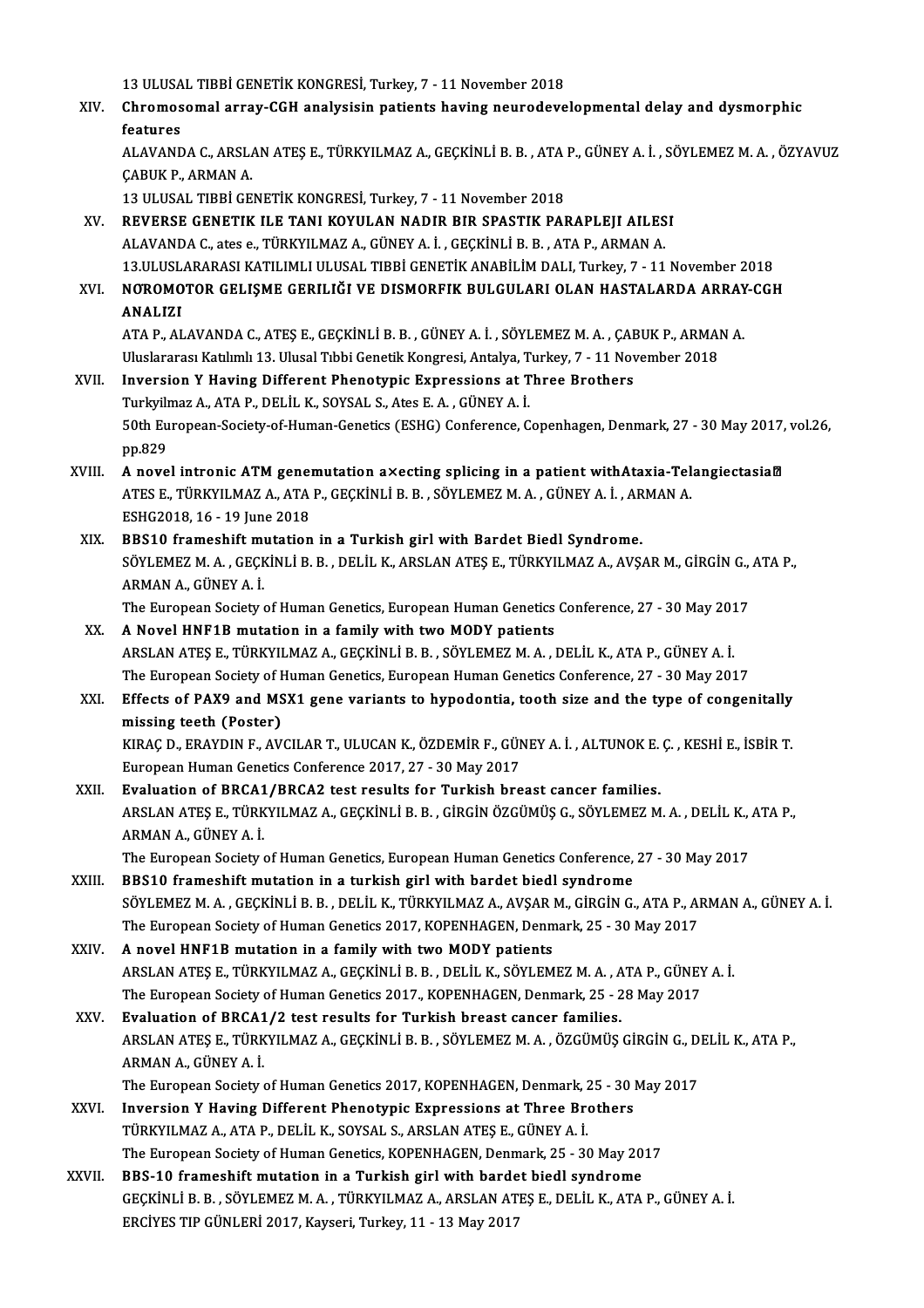| XXVIII.       | EVALUATION OF THE BRCA1/BRCA2 MUTATIONS AT BREAST CANCER PATIENTS                                                                                                                               |
|---------------|-------------------------------------------------------------------------------------------------------------------------------------------------------------------------------------------------|
|               | ARSLAN ATEŞ E., TÜRKYILMAZ A., GEÇKİNLİ B. B. , SÖYLEMEZ M. A. , GİRGİN ÖZGÜMÜŞ G., DELİL K., ATA P., GÜNEY                                                                                     |
|               | $A$ $I$                                                                                                                                                                                         |
|               | ERCİYES TIP GÜNLERİ, Kayseri, Turkey, 11 - 13 May 2017                                                                                                                                          |
| XXIX.         | Geç tanı almış Williams sendromlu üç olgunun klinik değerlendirmesi                                                                                                                             |
|               | ARSLAN ATEŞ E., GEÇKİNLİ B. B., KARAKAYA T., TÜRKYILMAZ A., ŞİMŞEK H., SÖYLEMEZ M. A., DELİL K., ATA P.,                                                                                        |
|               | GÜNEY A. İ., ARMAN A.                                                                                                                                                                           |
|               | 12. Ulusal Tıbbi Genetik Kongresi, Turkey, 5 - 09 October 2016                                                                                                                                  |
| XXX.          | Silver Russel Sendromlu bir olgu                                                                                                                                                                |
|               | GEÇKİNLİ B. B., DELİL K., ŞİMŞEK H., SÖYLEMEZ M. A., TÜRKYILMAZ A., ARSLAN ATEŞ E., KARAKAYA T., GÜNEY A.                                                                                       |
|               | İ, ATA P, ARMAN A                                                                                                                                                                               |
|               | 12. Ulusal Tıbbi Genetik Kongresi, Turkey, 5 - 09 October 2016                                                                                                                                  |
| <b>XXXI</b>   | Beckwith Wiedemann sendromlu olgunun klinik bulguları ve moleküler tanısı<br>KARAKAYA T., SÖYLEMEZ M. A., ARSLAN ATEŞ E., TÜRKYILMAZ A., ŞİMŞEK H., DELİL K., GEÇKİNLİ B. B., ATA P.,           |
|               | GÜNEY A. İ., ARMAN A.                                                                                                                                                                           |
|               | 12. Ulusal Tıbbi Genetik Kongresi, Turkey, 5 - 09 October 2016                                                                                                                                  |
| XXXII.        | Von Hippel -Lindau sendromu ailesindeki asemptomatik 3 çocoğun genetik test sonuçlarının                                                                                                        |
|               | değerlendirilmesi                                                                                                                                                                               |
|               | DELIL K., GEÇKİNLİ B. B., ŞİMŞEK H., TÜRKYILMAZ A., ARSLAN ATEŞ E., SÖYLEMEZ M. A., GÜNEY A. İ., ATA P.,                                                                                        |
|               | <b>ARMAN A.</b>                                                                                                                                                                                 |
|               | 12. Ulusal Tıbbi Genetik Kongresi, Turkey, 5 - 09 October 2016                                                                                                                                  |
| XXXIII.       | Nöromotor gelişme geriliği ve distonili Xq28 duplikasyon sendromu                                                                                                                               |
|               | GEÇKİNLİ B. B., ŞİMŞEK H., DELİL K., TÜRKDOĞAN D., GÜNEŞ SAĞER S., SÖYLEMEZ M. A., ARSLAN ATEŞ E.,                                                                                              |
|               | TÜRKYILMAZ A., KARAKAYA T., GÜNEY A. İ., et al.                                                                                                                                                 |
|               | 12. Ulusal Tıbbi Genetik Kongresi, Turkey, 5 - 09 October 2016                                                                                                                                  |
| <b>XXXIV</b>  | RAB3GAP1 geninde bilinen bir splice-site mutasyonunun fonksiyonel değerlendirilmesi<br>TÜRKYILMAZ A., SÖYLEMEZ M. A., ARSLAN ATEŞ E., ERGÜNER B., ŞİMŞEK H., KARAKAYA T., DELİL K., GEÇKİNLİ B. |
|               | B., ATA P., GÜNEY A. İ., et al.                                                                                                                                                                 |
|               | 12. Ulusal Tibbi Genetik Kongresi, Turkey, 5 - 09 October 2016                                                                                                                                  |
| <b>XXXV</b>   | Chromosome 17p11.2 deletion in a Turkish girl with Smith -Magenis Syndrome                                                                                                                      |
|               | GEÇKİNLİ B. B. , DELİL K., TÜRKYILMAZ A., SÖYLEMEZ M. A. , ŞİMŞEK H., KARAKAYA T., ARSLAN ATEŞ E., GÜNEY A.                                                                                     |
|               | İ, ATA P, ARMAN A                                                                                                                                                                               |
|               | 12. Ulusal Tıbbi Genetik Kongresi, Turkey, 5 - 09 October 2016                                                                                                                                  |
| XXXVI.        | Nadir görülen bir genetik sendrom: Meacham sendromu                                                                                                                                             |
|               | DELİL K., TÜRKYILMAZ A., ŞİMŞEK H., KARAKAYA T., ARSLAN ATEŞ E., SÖYLEMEZ M. A. , GEÇKİNLİ B. B. , GÜNEY A.                                                                                     |
|               | İ., ATA P., ARMAN A.                                                                                                                                                                            |
|               | 12. Ulusal Tıbbi Genetik Kongresi, Turkey, 5 - 09 October 2016                                                                                                                                  |
| <b>XXXVII</b> | Clinical Evaluation of a MDC1A Case Carrying LAMA2 Mutation                                                                                                                                     |
|               | SÖYLEMEZ M. A., TÜRKYILMAZ A., ŞİMŞEK H., DELİL K., GEÇKİNLİ B. B., ARMAN A., GÜNEY A. İ., ATA P., OKUYAN<br>В.                                                                                 |
|               | ULUSAL TIBBİ GENETİK KONGRESİ, İZMİR ÇEŞME, Turkey, 5 - 09 October 2016                                                                                                                         |
| XXXVIII.      | Analysis of The Molecular Markers in 49 AML Patients                                                                                                                                            |
|               | TÜRKYILMAZ A., SÖYLEMEZ M. A., DELİL K., ŞİMŞEK H., GÜNEY A. İ., ATA P.                                                                                                                         |
|               | European Society of Human Genetics Congress, Barcelona, Spain, 21 - 24 May 2016                                                                                                                 |
| <b>XXXIX</b>  | A novel splice site JAG1 mutation in a Turkish girl with Alagille Syndrome                                                                                                                      |
|               | TÜRKYILMAZ A., GEÇKİNLİ B. B. , DELİL K., SÖYLEMEZ M. A. , GÜNEY A. İ. , ARMAN A., ATA P.                                                                                                       |
|               | European Society Of Human Genetics Congress, Barcelona, Spain, 21 - 24 May 2016                                                                                                                 |
| XL.           | Homozygous missense COL5A2 mutation associated with Ehlers Danlos Syndrome                                                                                                                      |
|               | GEÇKİNLİ B. B., DELİL K., SÖYLEMEZ M. A., TÜRKYILMAZ A., ŞİMŞEK H., Görmez Z., Demirci H., Yücetürk B., GÜNEY                                                                                   |
|               | A İ , ARMAN A                                                                                                                                                                                   |
|               | ESHG 2016   BARCELONA, SPAIN, 21 - 24 May 2016                                                                                                                                                  |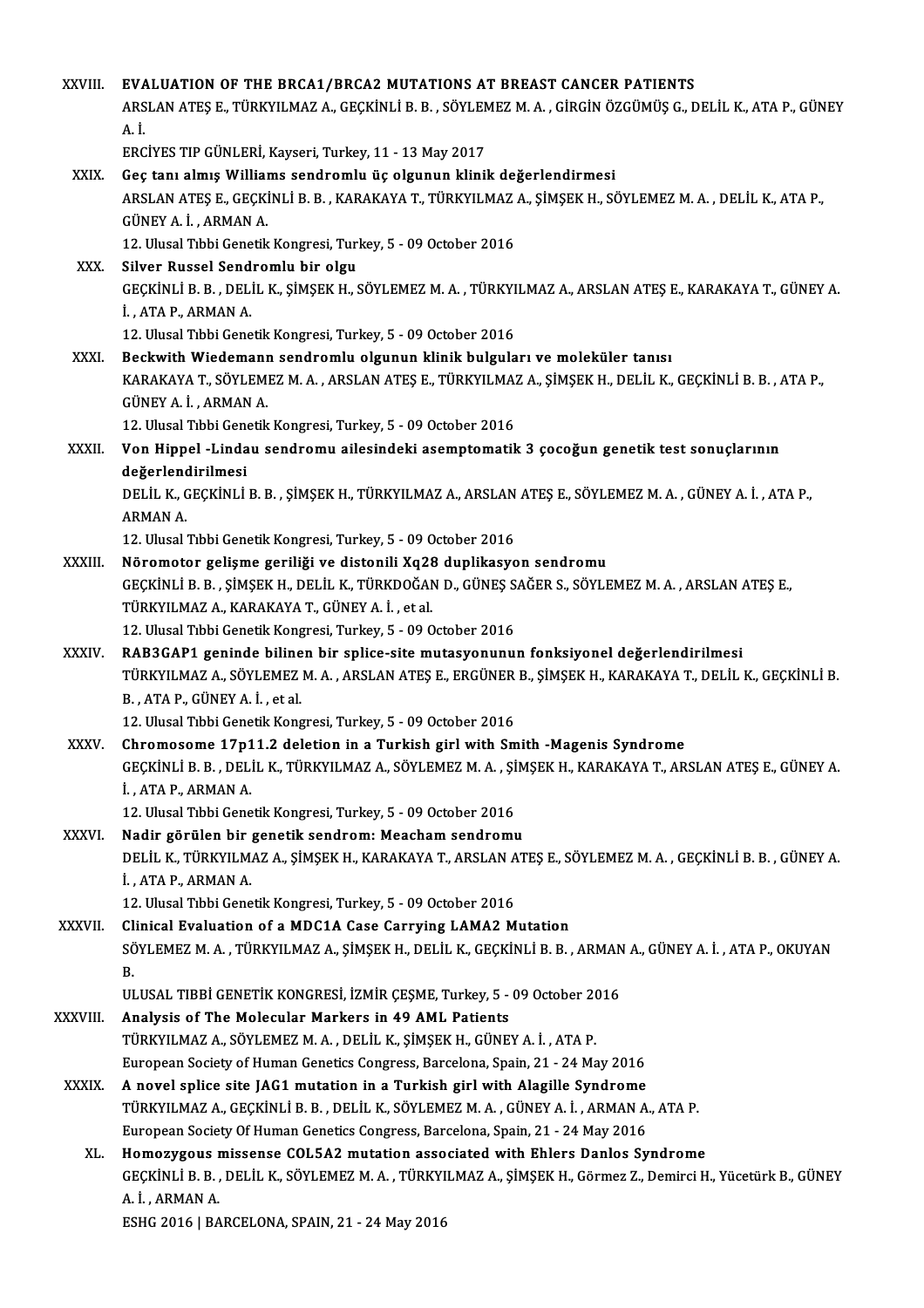XLI. A case ofWeaver Syndrome caused by a novel frameshift EZH2mutation A case of Weaver Syndrome caused by a novel frameshift EZH2mutation<br>ŞİMŞEK H., GEÇKİNLİ B. B. , DELİL K., SÖYLEMEZ M. A. , TÜRKYILMAZ A., Arslan Ateş E., AVŞAR M., ATA P., GÜNEY<br>A. İ. ARMAN A A case of Wea<br>ŞİMŞEK H., GEÇI<br>A. İ. , ARMAN A.<br>ESHC 2016 LBA ŞİMŞEK H., GEÇKİNLİ B. B. , DELİL K., SÖYLEMEZ M. A.<br>A. İ. , ARMAN A.<br>ESHG 2016 | BARCELONA, SPAIN, 21 - 24 May 2016<br>Investisation of The Censtis Festore Which Eff A. İ. , ARMAN A.<br>ESHG 2016 | BARCELONA, SPAIN, 21 - 24 May 2016<br>XLII. Investigation of The Genetic Factors Which Effect Obesity PhysicalActivity Level and Eating Behavior

- ESHG 2016 | BARCELONA, SPAIN, 21 24 May 2016<br>Investigation of The Genetic Factors Which Effect Obesity PhysicalActivity Level and Eating<br>KIRAÇ D., AVCILAR T., KASIMAY ÇAKIR Ö., DEYNELİ O., YAZICI D., KURTEL H., KASPAR E. Investigation of The Genetic Factors Which Eff<br>KIRAÇ D., AVCILAR T., KASIMAY ÇAKIR Ö., DEYNELİ (<br>ESHG 2016 | BARCELONA, SPAIN, 21 - 24 May 2016<br>Oberitave fiziksel aktivite dürevine ve yemek y KIRAÇ D., AVCILAR T., KASIMAY ÇAKIR Ö., DEYNELİ O., YAZICI D., KURTEL H., KASPAR E. Ç. , GÜNEY A. İ.<br>ESHG 2016 | BARCELONA, SPAIN, 21 - 24 May 2016<br>XLIII. Obeziteye fiziksel aktivite düzeyine ve yemek yeme alışkanlığın
- ESHG 2016 | BARCELONA, SPAIN, 21 24 May 2016<br>Obeziteye fiziksel aktivite düzeyine ve yemek yeme alışkanlığına etki eden genetik faktörlerin<br>arastırılması Obeziteye fiziksel aktivite düzeyine ve yemek yeme alışkanlığına etki eden genetik faktörler<br>araştırılması<br>KIRAÇ D., AVCILAR T., KASIMAY ÇAKIR Ö., DEYNELİ O., YAZICI D., KURTEL H., KASPAR E. Ç. , GÜNEY A. İ.<br>ULUSAL TIRRİ R

araştırılması<br>KIRAÇ D., AVCILAR T., KASIMAY ÇAKIR Ö., DEYNELİ O., YAZICI D., KURTEL I<br>ULUSAL TIBBİ BİYOLOJİ KONGRESİ, Turkey, 27 - 29 October 2015, pp.170<br>Oberiteve, fizikoel ektiyite dürevine ve yemek yeme ekekenliğine e

- XLIV. Obeziteye, fiziksel aktivite düzeyine ve yemek yeme alışkanlığına etki eden faktörlerin araştırılması. KIRAÇD.,avcılar t.,KASIMAYÇAKIRÖ.,DEYNELİO.,YAZICID.,KURTELH.,kaspar e. ç. ,GÜNEYA. İ. XIV. Ulusal Tıbbi Biyoloji ve Genetik Kongresi., Turkey, 27 - 30 October 2015
- XLV. Recurrent Fetal Loss Family with Translocation t 18 19 p11 2 p13 1 and its Clinical İmplications XIV. Ulusal Tıbbi Biyoloji ve Genetik Kongresi., Turkey, 27 - 30 October 2015<br>Recurrent Fetal Loss Family with Translocation t 18 19 p11 2 p13 1 and its Clinical İmplicatio<br>TURKYILMAZ A., ŞİMSEK H., MAMADOV e., DELİL K., G Recurrent Fetal Loss Family with Translocation t<br>TURKYILMAZ A., ŞİMSEK H., MAMADOV e., DELİL K., GE<br>European Society of Human Genetics, 6 - 09 June 2015<br>A Gase of Satas Sundrama with a Naval Mutation TURKYILMAZ A., ŞİMSEK H., MAMADOV e., DELİL K., GEÇKİNLİ B. B. , SÖY<br>European Society of Human Genetics, 6 - 09 June 2015<br>XLVI. A Case of Sotos Syndrome with a Novel Mutation of NSD1 Gene<br>SIMSEK H. CECKİNLİ B. B. DELİL K.
- European Society of Human Genetics, 6 09 June 2015<br>A Case of Sotos Syndrome with a Novel Mutation of NSD1 Gene<br>ŞİMŞEK H., GEÇKİNLİ B. B. , DELİL K., SÖYLEMEZ M. A. , TURKYILMAZ A., ATA P., GÜNEY A. İ. , ARMAN A.<br>European A Case of Sotos Syndrome with a Novel Mutatior<br>ŞİMŞEK H., GEÇKİNLİ B. B. , DELİL K., SÖYLEMEZ M. A. ,<br>European Society ofHuman Genetics, 6 - 09 June 2015<br>Translagation t 18 19 n11 2 n12 1 and its Gliniss SIMSEK H., GEÇKINLI B. B. , DELIL K., SÖYLEMEZ M. A. , TURKYILMAZ A., ATA P., GÜNEY A. İ. , ARMAN A.<br>European Society ofHuman Genetics, 6 - 09 June 2015<br>XLVII. Translocation t 18 19 p11 2 p13 1 and its Clinical Implica
- European Society of Human Genetics, 6 09 June 2015<br>Translocation t 18 19 p11 2 p13 1 and its Clinical Implications Case report and Mechanism of<br>Pathogenesis Translocation t 18 19 p11 2 p13 1 and its Clinical Implications Case report and Mechanism o<br>Pathogenesis<br>TÜRKYILMAZ A., ŞİMŞEK H., Mamadov E., DELİL K., GEÇKİNLİ B. B. , SÖYLEMEZ M. A. , GÜNEY A. İ. , ATA P.<br>ESHC Congress

Pathogenesis<br>TÜRKYILMAZ A., ŞİMŞEK H., Mamadov I<br>ESHG Congress 2015, 6 - 09 June 2015<br>Investigations of CYR2C19 nolumor TÜRKYILMAZ A., ŞİMŞEK H., Mamadov E., DELİL K., GEÇKİNLİ B. B. , SÖYLEMEZ M. A. , GÜNEY A. İ. , ATA P.<br>ESHG Congress 2015, 6 - 09 June 2015<br>XLVIII. Investigations of CYP2C19 polymorphisms which effect clopidogrel resistanc

- ESHG Congress 2015, 6 09 June 2015<br>Investigations of CYP2C19 polymorphisms which<br>stent thromposis in stent implanted CAD patients<br>KIBAC D. AVCU AB T. Erdem A. Vesileimen K. CÜNEV A Investigations of CYP2C19 polymorphisms which effect clopidogrel resistance and developm<br>stent thromposis in stent implanted CAD patients<br>KIRAÇ D., AVCILAR T., Erdem A., Yeşilçimen K., GÜNEY A. İ. , ULUCAN K., Emre A., Yaz stent thromposis in stent implanted CAD patients<br>KIRAÇ D., AVCILAR T., Erdem A., Yeşilçimen K., GÜNEY A. İ. , ULUCAN K., Emre A., Yazıcı S., Terzi S., İspir T.<br>ESHG Congress 2015, 6 - 09 June 2015 KIRAÇ D., AVCILAR T., Erdem A., Yeşilçimen K., GÜNEY A. İ. , ULUCAN K., Emre A., Yazıcı S., Terzi S., İspir T.<br>ESHG Congress 2015, 6 - 09 June 2015<br>XLIX. Distribution of angiotensin I converting enzyme insertion deletion a
- ESHG Congress 2015, 6 09 June 2015<br>Distribution of angiotensin I converting enzyment<br>polymorphisms in Turkish male soccer players<br>ULUCAN K. Sersan C. PIVIKLLT, KIRACD, CÜNEV A. Distribution of angiotensin I converting enzyme<br>polymorphisms in Turkish male soccer players<br>ULUCAN K., Sercan C., BIYIKLI T., KIRAÇ D., GÜNEY A. İ.<br>ESUC Congress 2015, 6, 00 lune 2015 polymorphisms in Turkish male soccer players<br>ULUCAN K., Sercan C., BIYIKLI T., KIRAÇ D., GÜNEY A. İ.<br>ESHG Congress 2015, 6 - 09 June 2015 ULUCAN K., Sercan C., BIYIKLI T., KIRAÇ D., GÜNEY A. İ.<br>ESHG Congress 2015, 6 - 09 June 2015<br>L. Autosomal gene defects investigation of male infertility in germ cell aplasia cases<br>KOC C. Özdemin A. Circin C. Avguar T. KIRA
	- ESHG Congress 2015, 6 09 June 2015<br>Autosomal gene defects investigation of male infertility in germ<br>KOÇ G., Özdemir A., Girgin G., Avcılar T., KIRAÇ D., ULUCAN K., GÜNEY A. İ.<br>ESHC Congress 2015, 6, .00 June 2015 Autosomal gene defects investigation<br>KOÇ G., Özdemir A., Girgin G., Avcılar T., ESHG Congress 2015, 6 - 09 June 2015<br>The Bole of TGEB2 and Mathylangt ROC G., Özdemir A., Girgin G., Avcılar T., KIRAC D., ULUCAN K., GÜNEY A. İ.<br>ESHG Congress 2015, 6 - 09 June 2015<br>LI. The Role of TGFB3 and Methylenetetrahydrofolate Reductase Polymorphisms in the Development of<br>Non Sundno
	- ESHG Congress 2015, 6 09 June 2015<br>The Role of TGFB3 and Methylenetetrahydrofolate Re<br>Non-Syndromic Cleft Lip with or without Cleft Palate<br>FRSOV R. HULLON K. CELERU ER O. CUNEV A İ Non-Syndromic Cleft Lip with or without Cleft Palate<br>ERSOY B., ULUCAN K., CELEBILER O., GUNEY A. İ. Non-Syndromic Cleft Lip with or without Cleft Palate<br>ERSOY B., ULUCAN K., CELEBILER O., GUNEY A. İ.<br>1st International Congress of Turkish CelftLip and Palate Society, 28 - 30 November 2014, pp.36<br>Alt extremite hemibinertro ERSOY B., ULUCAN K., CELEBILER O., GUNEY A. İ.<br>1st International Congress of Turkish CelftLip and Palate Society, 28 - 30 Novem<br>LII. Alt extremite hemihipertrofisi olan bir Prader Willi Sendromu Olgusu<br>SIMSER H. DELİL K. C
- 1st International Congress of Turkish CelftLip and Palate Society, 28 30 November 2014, pp.36<br>Alt extremite hemihipertrofisi olan bir Prader Willi Sendromu Olgusu<br>ŞİMŞEK H., DELİL K., GEÇKİNLİ B. B. , TÜRKYILMAZ A., AVŞA Alt extremite hemihipertrofisi olan bir Prader Willi Sendro:<br>ŞİMŞEK H., DELİL K., GEÇKİNLİ B. B. , TÜRKYILMAZ A., AVŞAR M., SO<br>11. Ulusal Tıbbi Genetik Kongresi, Turkey, 24 - 27 September 2014<br>Duchenne Musküler Distrefi DM ŞİMŞEK H., DELİL K., GEÇKİNLİ B. B. , TÜRKYILMAZ A., AVŞAR M., SÖYLEMEZ M. A. , GÜNEY A. İ. , ATA P., ARMAN<br>11. Ulusal Tıbbi Genetik Kongresi, Turkey, 24 - 27 September 2014<br>LIII. Duchenne Musküler Distrofi DMD tipik k
- 11. Ulusal Tibbi Genetik Kongresi, Turkey, 24 27 September 2014<br>LIII. Duchenne Musküler Distrofi DMD tipik klinik bulguları olan ve DMD geninde nonsense mutasyon<br>saptanan olgu Duchenne Musküler Distrofi DMD tipik klinik bulguları olan ve DMD geninde nonsense mutasyon<br>saptanan olgu<br>TÜRKYILMAZ A., DELİL K., GEÇKİNLİ B. B. , ŞİMŞEK H., SÖYLEMEZ M. A. , AVŞAR M., GÜNEY A. İ. , ATA P., ARMAN A.<br>11 Ul

saptanan olgu<br>TÜRKYILMAZ A., DELİL K., GEÇKİNLİ B. B. , ŞİMŞEK H., SÖYLEMEZ M<br>11. Ulusal Tıbbi Genetik Kongresi, Turkey, 24 - 27 September 2014<br>46 XX SPX poritif orkak sandramlu olgu 11. Ulusal Tibbi Genetik Kongresi, Turkey, 24 - 27 September 2014<br>LIV. 46 XX SRY pozitif erkek sendromlu olgu

- 11. Ulusal Tıbbi Genetik Kongresi, Turkey, 24 27 September 2014<br>46 XX SRY pozitif erkek sendromlu olgu<br>GEÇKİNLİ B. B. , SÖYLEMEZ M. A. , AYDIN H., DELİL K., KARAMAN A., AVŞAR M., ŞİMŞEK H., GÜNEY A. İ.<br>11. Ulusal Tıbbi C 46 XX SRY pozitif erkek sendromlu olgu<br>GEÇKİNLİ B. B. , SÖYLEMEZ M. A. , AYDIN H., DELİL K., KARAMAN A., AVŞAR M., ŞİMŞEK H., GÜN<br>11. Ulusal Tıbbi Genetik Kongresi, 24-27 Eylül 2014, İstanbul, Turkey, 24 - 27 September 201 GEÇKİNLİ B. B., SÖYLEMEZ M. A., AYDIN H., DELİL K., KARAMAN A., AVŞAR M., ŞİMŞEK H., GÜNEY A. İ.<br>11. Ulusal Tibbi Genetik Kongresi, 24-27 Eylül 2014, İstanbul, Turkey, 24 - 27 September 2014<br>LV. Recurrent fetal loss family
- 11. Ulusal Tıbbi Genetik Kongresi, 24-27 Eylül 2014, İstanbul, Turkey, 24 27 September 2014<br>Recurrent fetal loss family with translocation t 18 19 p11 2 p13 1 and its clinical implications<br>TÜRKYILMAZ A., ŞİMŞEK H., MAMAD